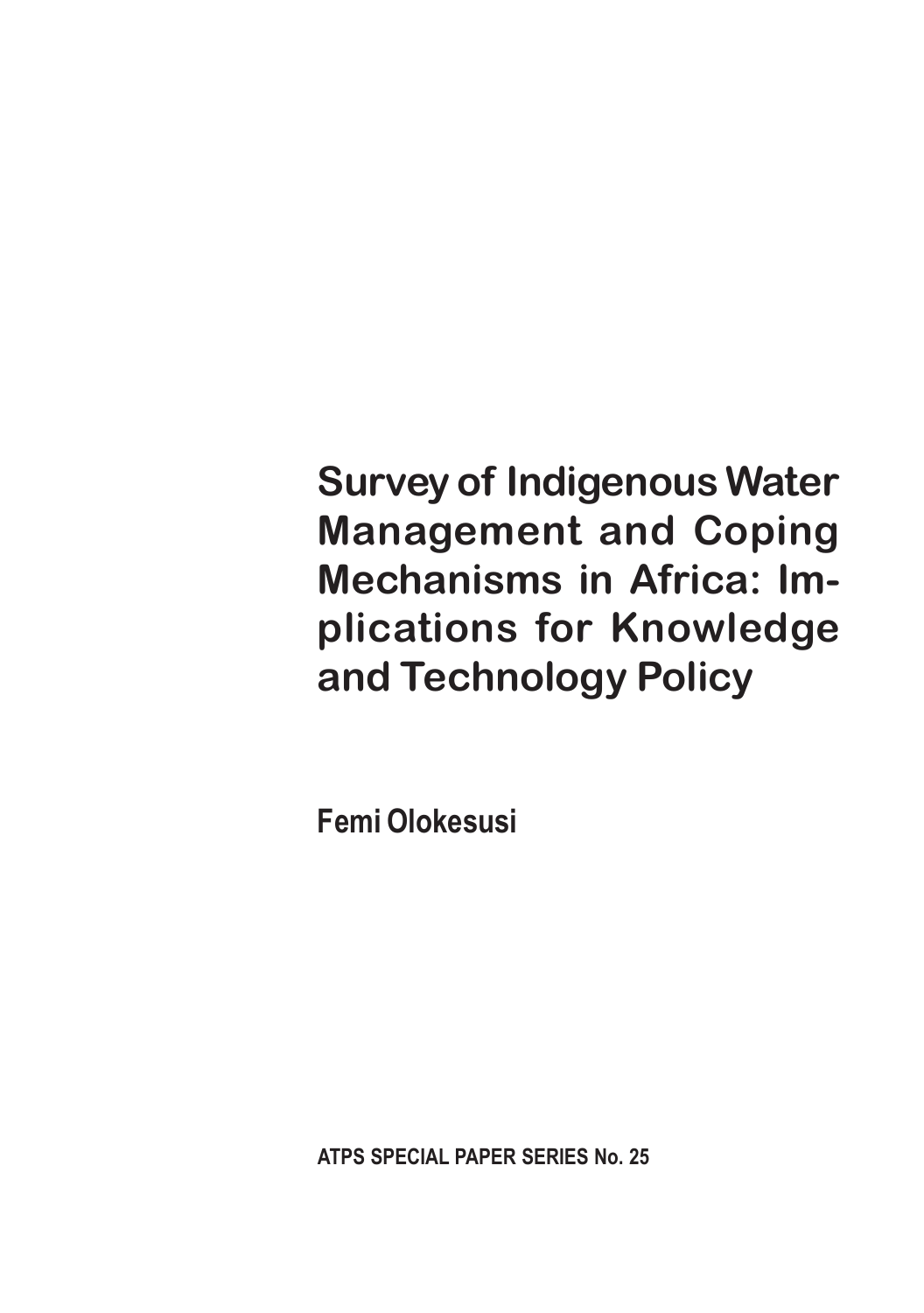Published by the African Technology Policy Studies Network, P.O. Box 10081, 00100 General Post Office, Nairobi, Kenya.

© 2006 African Technology Policy Studies Network (ATPS)

PUBLISHED BY ATPS COMMUNICATIONS DEPARTMENT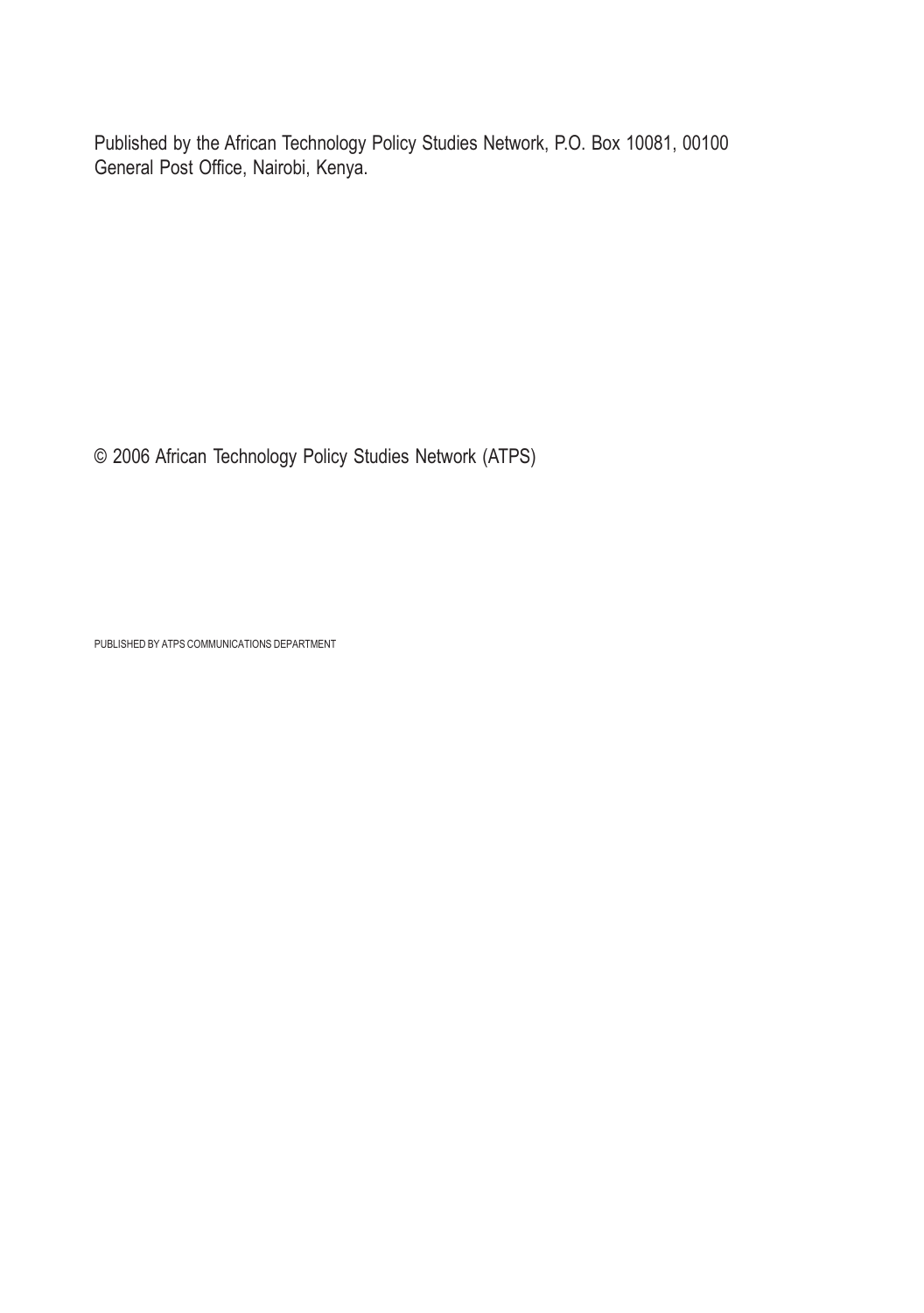#### ABOUT THE AFRICAN TECHNOLOGY POLICY STUDIES NETWORK

The African Technology Policy Studies Network (ATPS) is a multi-disciplinary network of researchers, policy makers, actors in the private sector and other end users interested in generating, promoting and strengthening innovative science and technology policies in Africa. With a regional secretariat in Nairobi, the network operates through national chapters in 23 countries, with an expansion plan to cover the entire sub-Saharan Africa.

One of the objectives of the network is to disseminate research results to policy makers, legislators, the organized private sector, civil society, mass media and farmers' groups through publications, dialogue and advocacy. Among its range of publications are the Working Paper Series (WPS), Research Paper Series (RPS), Special Paper Series (SPS) and the Technopolicy Briefs.

Papers published under the ATPS Special Paper Series are those commissioned as concept papers, think pieces, leading conference papers and keynote addresses. In keeping with our knowledge brokerage function, ATPS publishes, with permission of the author(s) or journal editors, papers (published or unpublished) produced by distinguished academics/ researchers for a different purpose but judged by ATPS to be of excellent quality. These papers address significant policy questions relevant to the work of ATPS and/or support the Southern voice or an African perspective. We also consider theoretical papers that advance our knowledge of science and technology policy issues.

ATPS is supported by a growing number of donors including the International Development Research Centre (IDRC), the Carnegie Corporation of New York, the Rockefeller Foundation, the World Bank, the OPEC Fund, Ford Foundation, Coca-Cola Eastern Africa, the African Development Bank, InfoDev, and the Royal Dutch Government.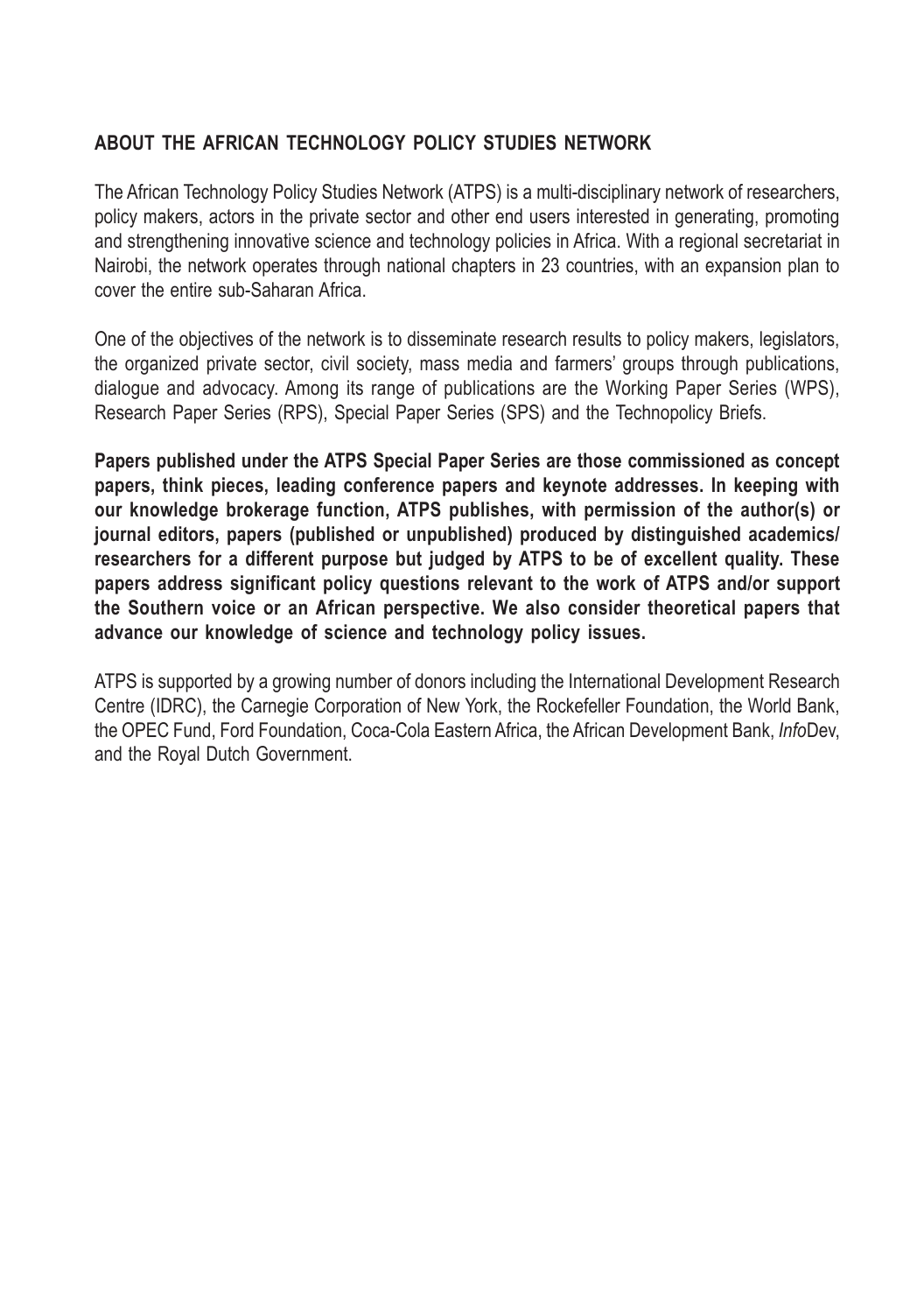# Table of Contents

| 1              | Introduction                                                   |                                                                                                 | 1      |  |  |  |  |
|----------------|----------------------------------------------------------------|-------------------------------------------------------------------------------------------------|--------|--|--|--|--|
| $\mathbf{2}$   | <b>Systems</b><br>2.1                                          | Definitions of Water Resources Management and Indigenous Knowledge<br>Water Resource Management | 3<br>3 |  |  |  |  |
|                | 2.2                                                            | Indigenous Knowledge Systems                                                                    | 3      |  |  |  |  |
| 3              |                                                                | Survey of the Application of Indigenous Knowledge to Water Resources                            |        |  |  |  |  |
|                |                                                                | <b>Management</b>                                                                               | 5      |  |  |  |  |
|                | 3.1                                                            | Introduction                                                                                    | 5      |  |  |  |  |
|                | 3.2                                                            | Water Management for Agricultural Purposes                                                      | 5      |  |  |  |  |
|                | 3.3                                                            | Water Management for Non-Agricultural Purposes                                                  | 12     |  |  |  |  |
|                | 3.4                                                            | Water Purification and Protection                                                               | 13     |  |  |  |  |
| 4              |                                                                | Evolution of the Indigenous Water Management and Coping Mechanisms                              | 15     |  |  |  |  |
| 5              |                                                                | Environmental Implications of Indigenous Water Management and                                   | 17     |  |  |  |  |
| 6              |                                                                | Possible and Probable Ethno-religious and Spiritual Forces Driving                              |        |  |  |  |  |
|                |                                                                | the Water Management and Coping Mechanisms                                                      | 20     |  |  |  |  |
| $\overline{7}$ | Strategies for Integrating new Knowledge with Indigenous Water |                                                                                                 |        |  |  |  |  |
|                |                                                                | <b>Management and Coping Mechanisms</b>                                                         | 22     |  |  |  |  |
| 8              | <b>Conclusion</b>                                              |                                                                                                 | 25     |  |  |  |  |
| 9              | <b>References</b>                                              |                                                                                                 | 26     |  |  |  |  |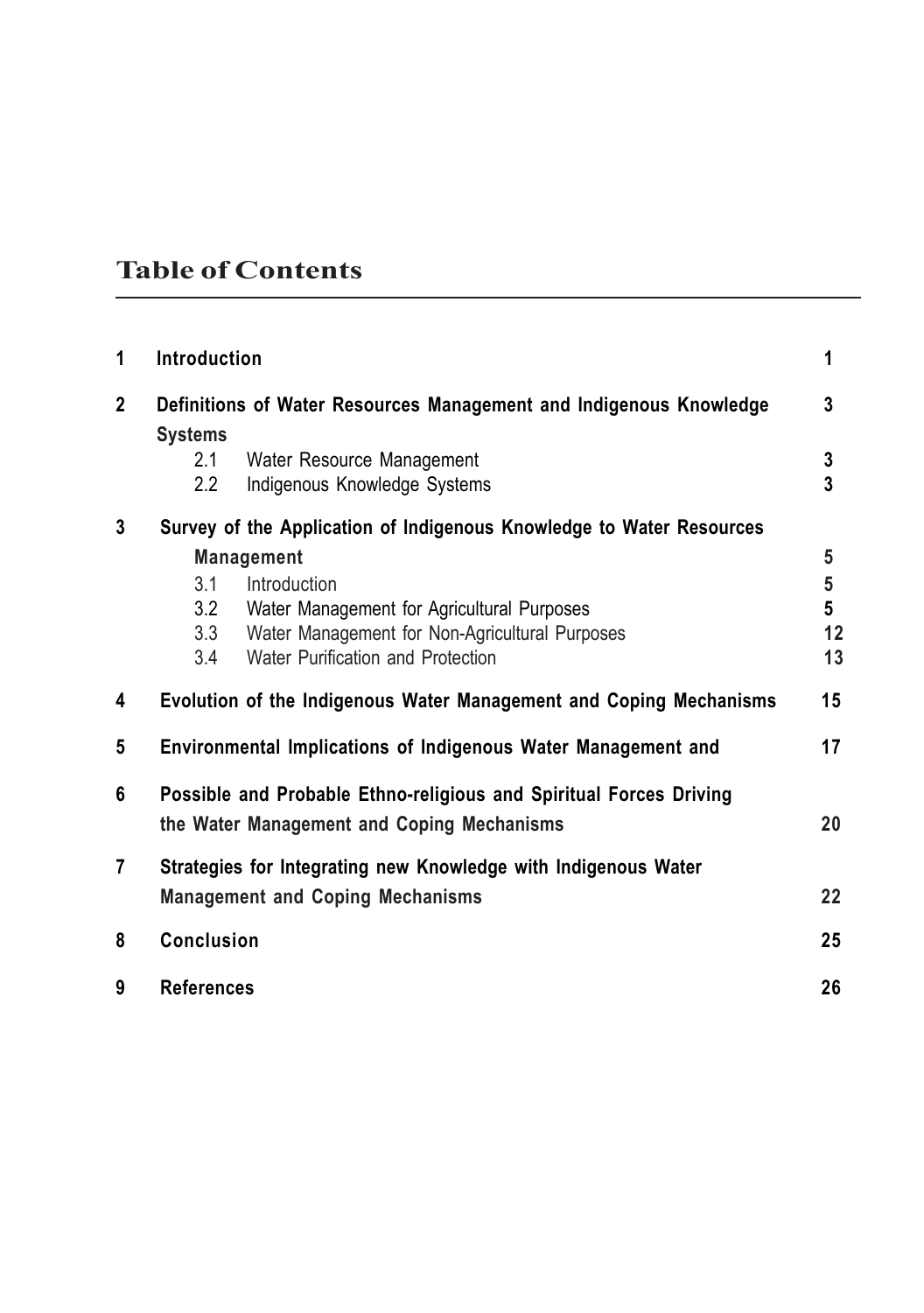### 1. Introduction

Water is the most fundamental and indispensable of natural resources and is an element of life and human quality of life. Water constitutes about 70% of the human body, by weight and several body functions depend on this resource. It is no wonder then that much of the history of mankind is caught up in the struggle for and use of water. Not only does every living thing require water to sustain life, it is man's efforts to improve his quality of life (Olokesusi, 1987; 1990).

In addition to rainfall and huge groundwater resources, Africa is blessed with both freshwater and salt water sources. The freshwater bodies include large rivers such as the Nile (the world's longest river), the Congo (which discharges over 41,700 tonnes of water per second into the Atlantic Ocean), the Mano, Niger, Volta, Zambezi and the Orange; she also has a number of large lakes which includes Lakes Victoria, Tangayika, Malawi and Chad etc. The saltwater bodies include the Indian Ocean and the Red Sea to the east and the Atlantic to the west. The Mediterranean in the north, and both the Indian Ocean and the Atlantic in the south, surround Africa.

Despite the impressive water resource endowments, Africa lags behind other continents in per caput access to safe water, volume of irrigation water, and food security and tops the league of poor countries. Some of the answers to this lamentable situation could be found in the rising population which in year 2000 stood at 784.4 million, but projected to rise to about 1.1 billion in 2015 (UN-Habitat, 2003); massive degradation of the natural resource base (water, soils and vegetation), increasing rainfall variability, recurrent droughts, and low level of science and technological development.

This paper attempts to unravel this complex and bewildering situation by resting on the premise that, before colonization, people in African kingdoms and empires, had deep traditional knowledge of science and technology which was employed in many facets of life like food production, soil and water management, textiles, craft, iron and stone works and jewelry, etc. In spite of this enviable past, why has the continent been unable to unlock her wealth, especially in the realm of sustainable water resources development and management? What were the indigenous water management and coping mechanisms? What factors account for the stunted growth of indigenous water management techniques? How can these challenges be met adequately using the instrumentality of new knowledge to integrate western science and technology with traditional African science and technology?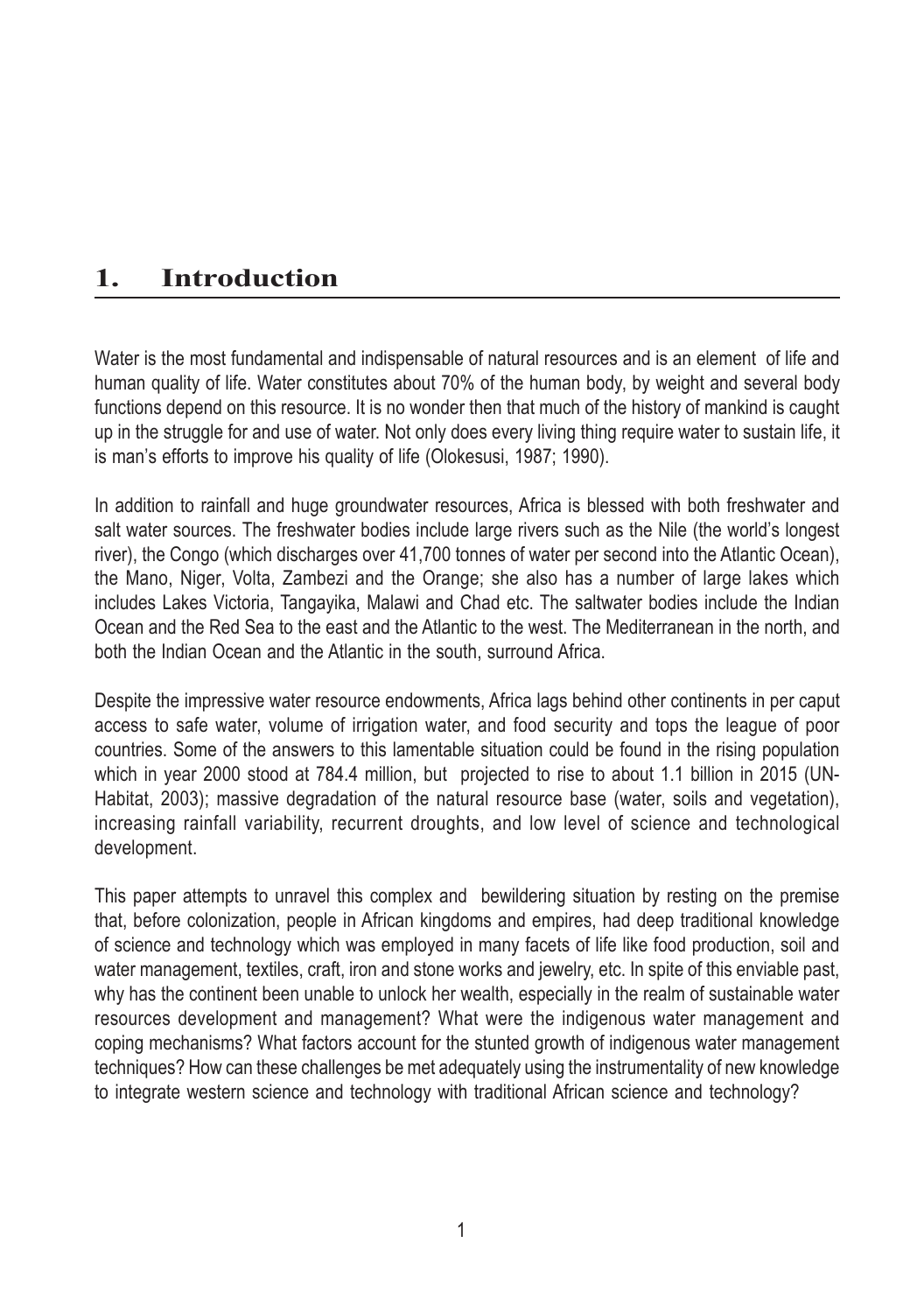The objective of this paper is to appraise the indigenous water management and coping mechanisms in Africa, so as to, provide opportunities for improving the environmentally beneficial techniques and sustain them for present and future generations. In this context, the specific objectives of the paper are to:

- define the concepts of water resources management and indigenous knowledge systems;
- provide documentary evidence of indigenous water management techniques and the underlying rationale;
- discuss the evolution of the water management techniques;
- discuss the environmental implications of the water management and coping mechanisms;
- identify the possible and probable ethno-religious and spiritual forces driving the water management and coping mechanisms; and
- enumerate the appropriate strategies for integrating new knowledge with documented indigenous water management and coping mechanisms for sustainable development.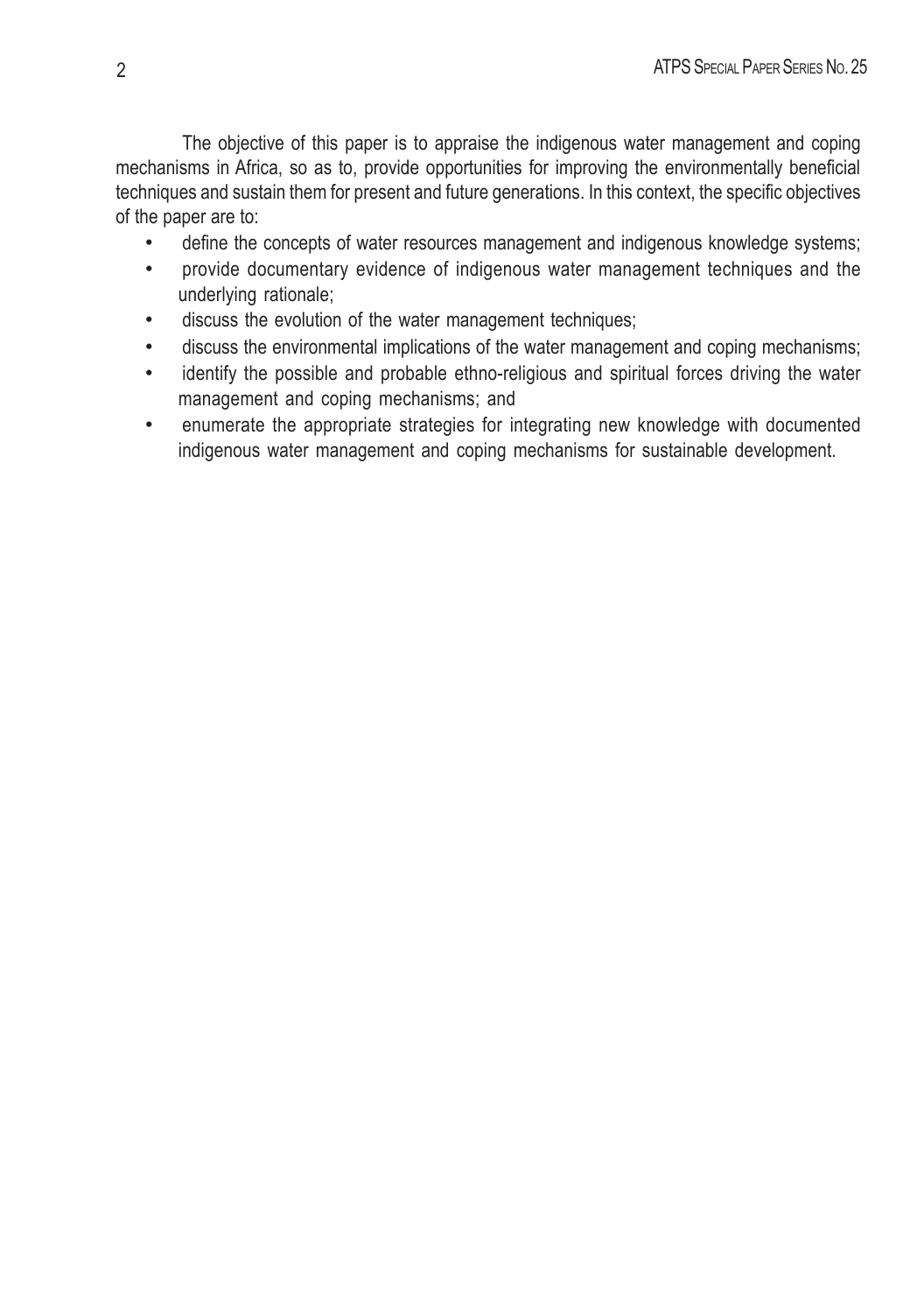# 2. Definitions of Water Resources Management and Indigenous Knowledge Systems

#### 2.1 Water Resource Management

Water resources management is essentially the modification of the hydrological cycle for socioeconomic development. It involves not only the beneficial use of water resources but also the prevention, avoidance or minimization of the effects of water excess (flood) or deficiency (drought) (Douglas, 1973; Ayoade, 1975). Consequently, the major elements of water resources management include water supply for domestic, municipal and industrial uses, agriculture, hydro-electric power, navigation improvement, drainage and flood control, outdoor recreation, fish and wildlife conservation. This paper focuses more on the application of indigenous knowledge systems for water management mainly for agriculture, domestic, drainage and flood control and conservation purposes.

#### 2.2 Indigenous Knowledge Systems

In order to understand the concept of indigenous knowledge, it is important to start from the concept of knowledge. The latter refers to the "know-how" and "do-how". Knowledge includes formal and informal, modern and traditional "know-how" and "do-how". Given the simple definition of knowledge above, one can now proceed to clarify what really indigenous knowledge is.

Indigenous knowledge (IK), or indigenous technical knowledge (ITK) systems are facts to those who see them as ways of knowing or looking at the world. Some aspects of indigenous knowledge are facts as western scientists know and define fact. Some of it is belief as philosophers and theologians define belief. And a lot of it is folk wisdom or common sense. Indigenous knowledge systems are learned ways of knowing and looking at the world. They have evolved from very many years of experience and trial and error problem solving by groups of people working to meet the challenges they face in their local environments, drawing upon the resources they have at hand.

Indigenous knowledge systems or indigenous technical knowledge systems have been defined in various ways by a number of researchers over the years. For instance, Warren and Cashman (1988) characterize IK systems as the sum of experience and knowledge for a given group that forms the basis for decision making with regard to familiar and unfamiliar problems and challenges. Similarly, Altieri (1988) characterize such knowledge as accumulated knowledge, skills and technology of the local people derived from the direct interaction of humans and the environment. IKS consist of integrated systems of production and consumption with the following key components: organized technical knowledge, social institutions, decision making, and management of diverse natural resources, technology, and skilled labour. Some IKS are responding creatively to challenges through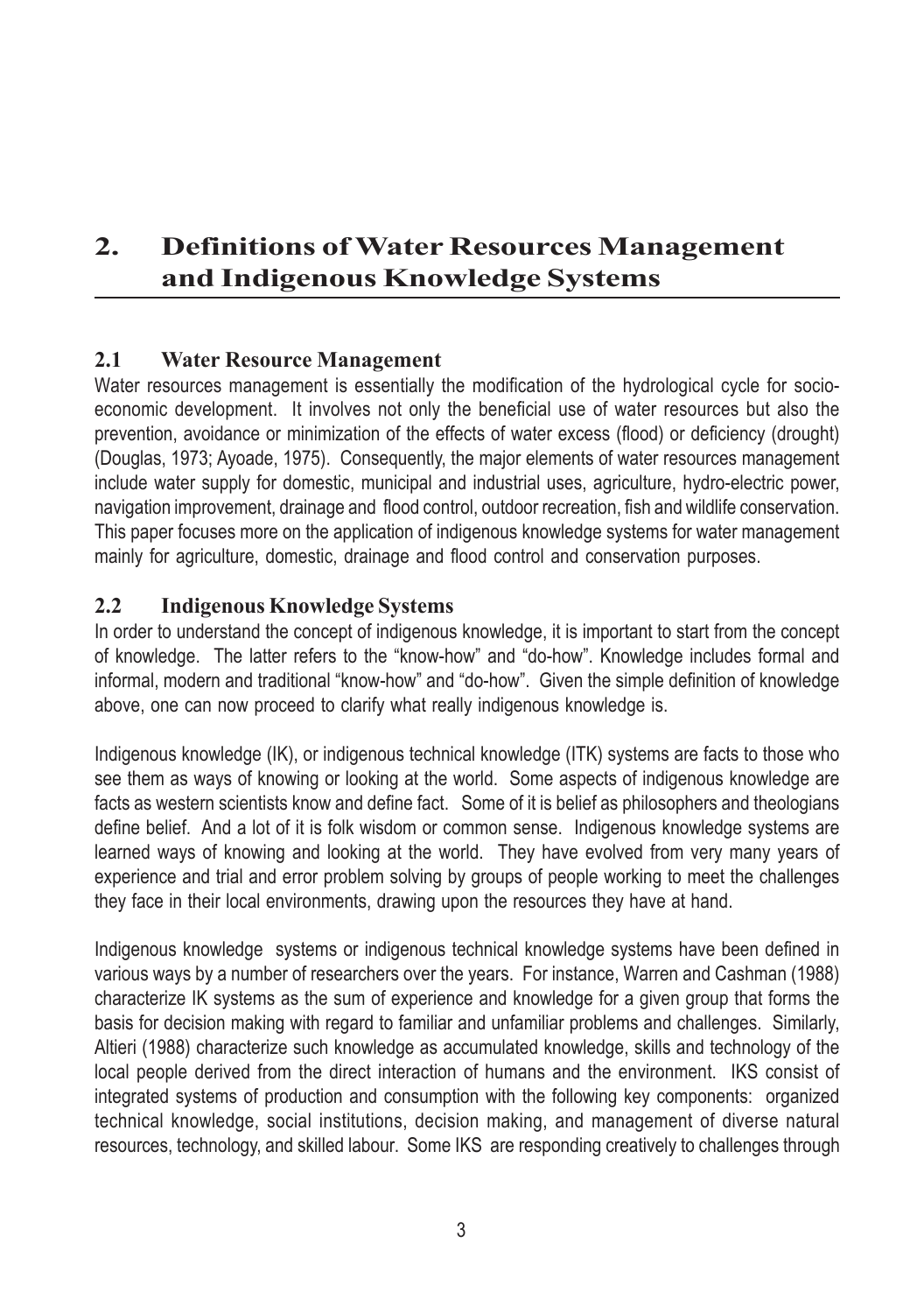local adaptation, experimentation, and innovation under diverse and heterogeneous conditions. Successful adaptations are preserved and passed on from generation to generation, through oral and/or experimental means. Thus, indigenous knowledge is dynamic (Titilola, 1990; Olokesusi, 2004).

Indigenous knowledge applied to environmental conservation has been described by the Canadian based Dene Cultural Institute as traditional environmental knowledge (TEK) and is defined as a body of knowledge and beliefs transmitted through oral tradition and first-hand observation. It includes a system of classification, a set of empirical observations about the local environment, and a system of self-management that governs resource use.

Ecological aspects are closely tied to social and spiritual aspects of the knowledge system. The quantity and quality of TEK varies among community members, depending on gender, age, social status, intellectual capability and profession (hunter, spiritual leader, healer, etc). With its roots firmly in the past, TEK is both cumulative and dynamic, building on the experience of earlier generations and adapting to the new technological and socio-economic changes of the present.

 Whereas research on IKS gained prominence in the search for enhanced food security and environmental conservation, it is now well documented that this knowledge system was and is still in use in many aspects of human endeavor covering soap making, food processing, medicine, wood carving, textiles and construction among others. The focus of this paper is on the water resources management component of TEK within ITK systems.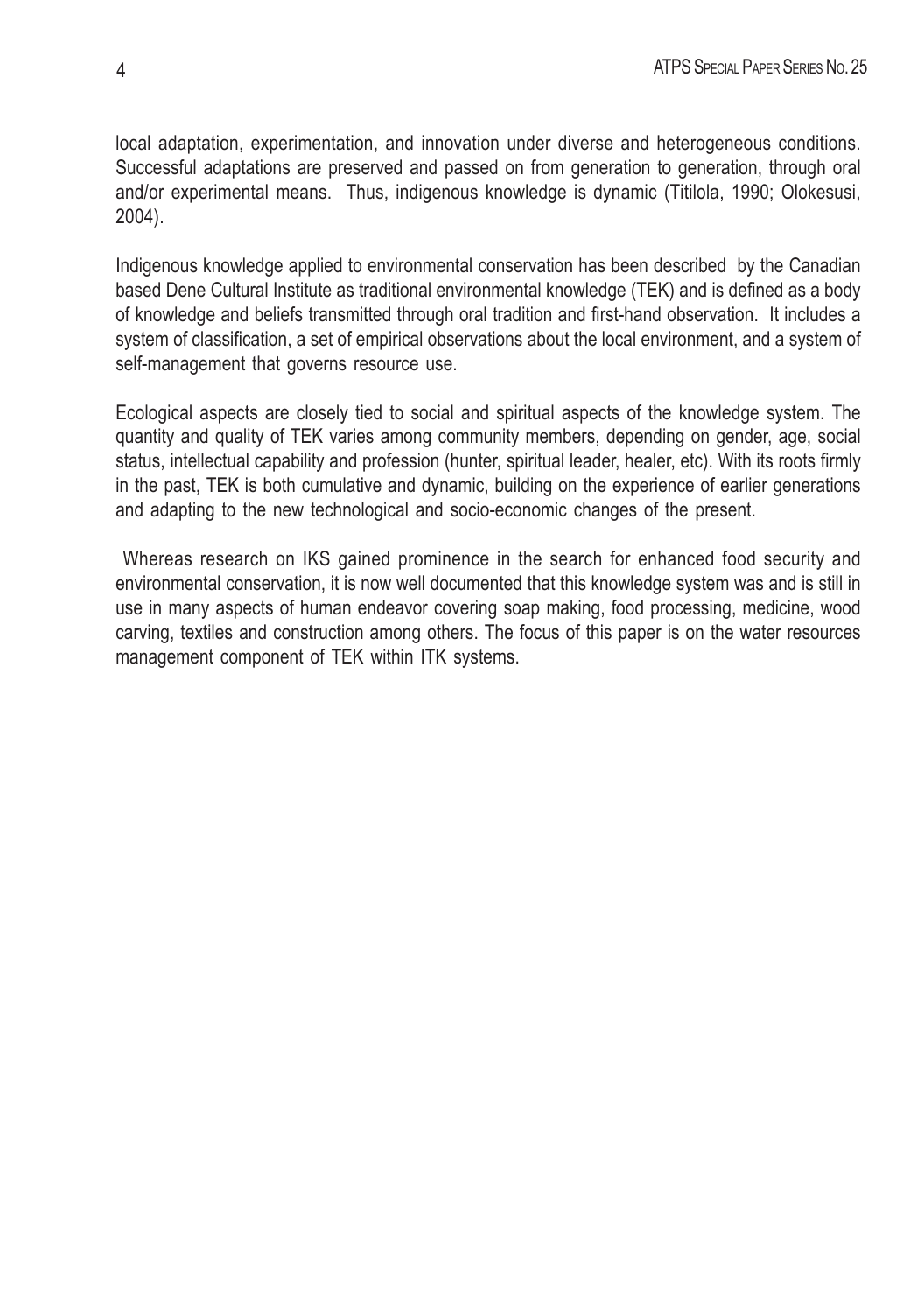# 3. Survey of the Application of Indigenous Knowledge to Water Resources Management

#### 3.1. Introduction

According to the theory of evolution, man, through the Darwinian postulation of "natural selection, had battled many odds, obstacles and catastrophes, and survived them". The theory's so-called "survival of the fittest" has endowed Homosapiens with the socio-cultural, cognitive, physical and physiological prowess to survive. It is this struggle for survival that spurred Africans to devise several water management techniques in order to cope with their peculiar circumstances.

Some of the existing literature indicate that the first anatomically modern human emerged in the southern part of the African continent. The first groups of Africans hunted diverse wildlife, and learned the use of fire for vegetation control. There is ample evidence that about 9,000 years ago, sorghum, millet, rice, yam, oil palm, as well as cattle were domesticated in the area between the Sahara desert and the equator (Haverkort et al, 2002).

Traditionally, water is managed for two major purposes, namely agriculture and domestic consumption, although this distinction is blurred sometimes. Sources of such waters vary from direct rainfall to waters from runoffs, rivers, streams, creek flows and seepage. Underground water resources are also harnessed. The water so collected has been used to meet domestic needs in addition to requirements for watering livestock, for runoff farming and irrigation. Available literature reveal that more innovative indigenous water management techniques have been developed in the climatically dry areas and in mountainous regions of Africa.

#### 3.2. Water Management forAgricultural Purposes

For agricultural purposes, traditional African farmers have devised techniques such as terrace building, pitting systems, drainage ditches and small earth dams in valley floors to conserve soil and water. Virtually all the on-farm water management techniques are typical examples of low external inputs combined with the use of locally available resources. While water is being retained, some of the techniques also provide effective check against soil erosion and loss of soil fertility.

In reality therefore, such techniques conserve both soil and water resources for agricultural production and to prevent soil degradation. Johda (1990) refers to these techniques as "ethno-engineering". These techniques involve the collection and concentration of water run-off and rainwater for enhanced and more reliable plant production (Reij et al 1988). In wetter regions, these techniques are usually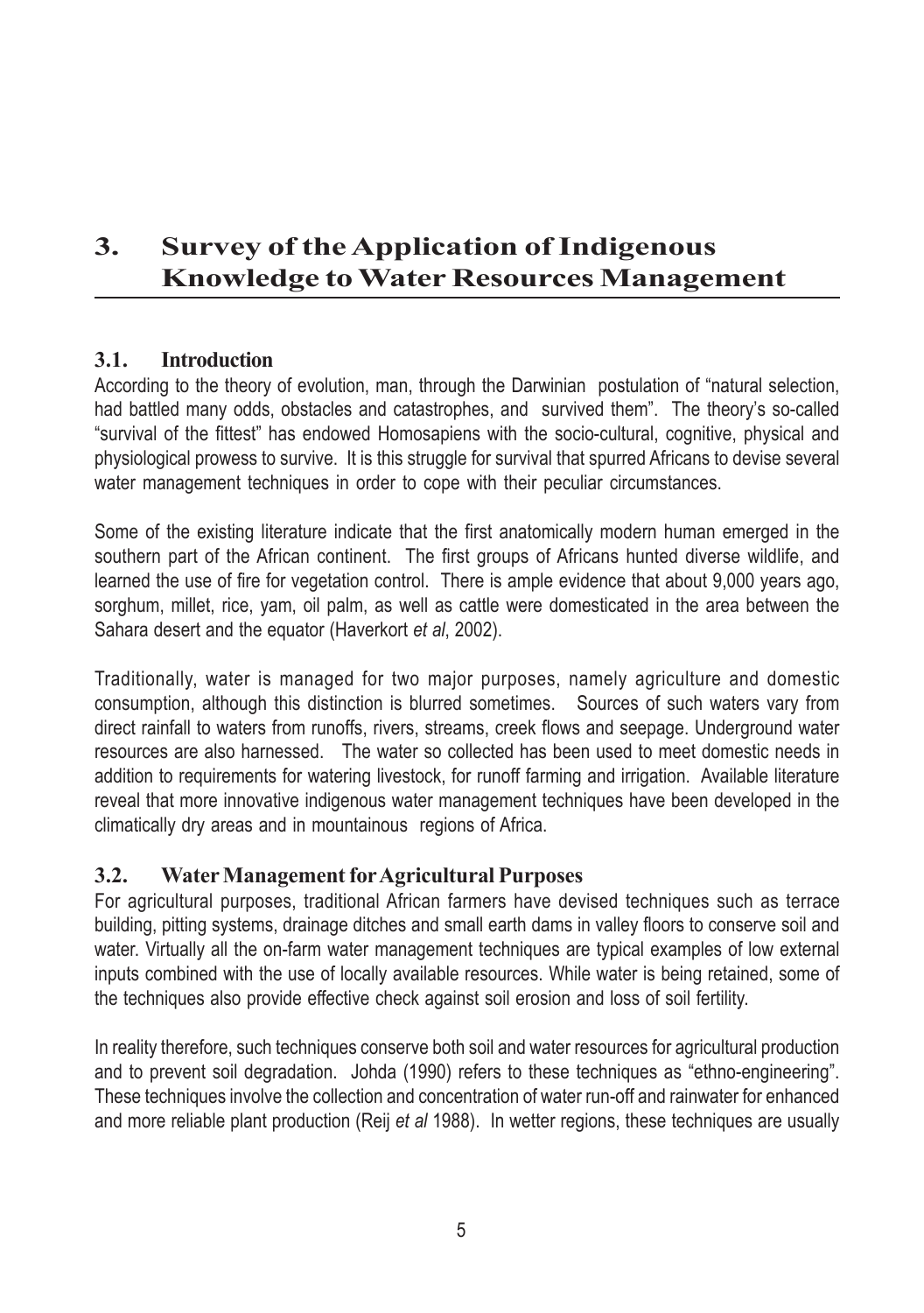combined with other techniques such as crop rotation, shifting cultivation, crop mixture, manure application and the protection of nitrogen-fixing plants.

The ingenuity of the African farmer could be gleaned from the realization that different water management techniques are used depending on the amount of rainfall. According to Reij (1990), farmers in Tunisia have developed the *tabias* and *jassours* for harvesting floodwater within a streambed in a region with a mere 100 to 200 millimetres (mm) annual rainfall. On the other hand, where the rainfall rises to 400mm/year in the same country, farmers have developed the mesket and mankee. Under the same rainfall regime in Eastern Sudan, the teras system has merged. Teras is used to describe the earthen bund which surrounds three sides of each cultivated plot and impounds runoff from the plains. Based on their empirical research in the Kassala border area of East Sudan Van Dijk and Ahmed (1993), describes the teras technique of water harvesting as widespread and offers good opportunities for run-off manipulation and moisure storage. (Tables 1 and 2) and (Plate 1). In those countries where the rainfall is 500mm or more, emphasis is placed more on techniques for in-situ moisture conservation. Agro-forestry practices as hinted above are used appropriately in this situation.



Plate 1:Bunds and Spillways for Cropped Areas Receiving Runoff from External Catchments in Tropics Forming Contour Ridges

Source: Barrow (1983); Critchley (1984)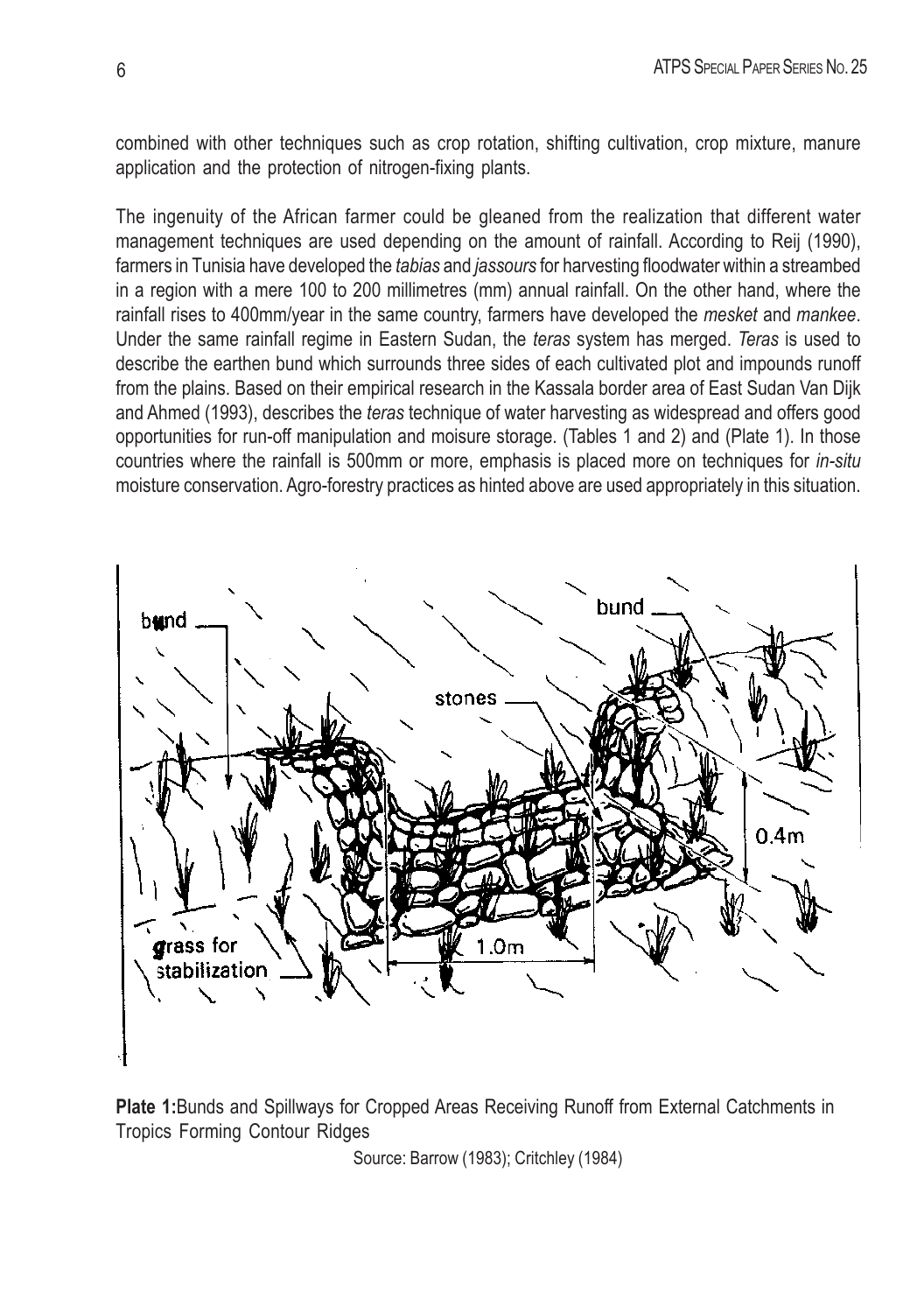| <b>Ethnic Group</b>                                                     | Country*    | Average<br>Altitude<br>$(Fect)^*$ | Average<br>Rainfall<br>(inches) | Population<br>denswity<br>inhabit per<br>sq mile | b           | $\mathbf c$ | d           | $\mathbf e$ | <b>Main Crop</b><br>f    |
|-------------------------------------------------------------------------|-------------|-----------------------------------|---------------------------------|--------------------------------------------------|-------------|-------------|-------------|-------------|--------------------------|
| Malinke $(1)$ $($                                                       | Senegal     |                                   |                                 |                                                  |             |             |             |             |                          |
|                                                                         | Guinea      | 1,600-3,000                       | 39                              | 26                                               |             |             | X           |             | Millet, rice, maize      |
| Baule (2)                                                               | Ivory Coast | 1,600                             | $47 - 55$                       | 51                                               |             |             | X           |             | Yams, banana, taro       |
| Kita $(3)$                                                              | Mali        | 1,600-3,300                       | 39                              | 26                                               |             |             | X           |             | Millet                   |
| Dogon $(4)$                                                             | Dahomey     | 2,000                             | 31                              | 51-129                                           | X           | X           | X           |             | Millet, yams, banana     |
| Bobo $(5)$                                                              | Dahomey     | 1,600                             | 31                              | 51-129                                           |             | X           |             |             | Millet, yams, banana     |
| Gurensi (6)                                                             | Dahomey     | 1,600-3,300                       | 31                              | 51-129                                           |             |             | X           |             | Millet, yams, banana     |
| Nunuma (7)                                                              | Dahomey     | 1,600-3,300                       | 31                              | 51-129                                           |             |             | $\mathbf X$ |             | Millet, yams, banana     |
| Manprusi (8)                                                            | Ghana       | 1,600-3,300                       | 31                              | 51-129                                           |             |             | X           |             | Millet, yams, banana     |
| Losso $(9)$                                                             | Togoland    | 1,600-2,600                       | 39-79                           | 129-258                                          |             |             | X           |             | Millet, ground nut, yam  |
| Kabre (10)                                                              | Togoland    | 2,600-3,000                       | 59                              | 568                                              |             |             | X           | X           | Millet, yams, rice       |
| Mandara (11)                                                            | Nigeria     | 1,600                             | 31                              | 129-181                                          |             |             | $\mathbf X$ |             | Millet, beans            |
| Kamuku (12),                                                            |             |                                   |                                 |                                                  |             |             |             |             |                          |
| Kanuri (13),                                                            |             |                                   |                                 |                                                  |             |             |             |             |                          |
| Chamba (14)                                                             | Nigeria     | 1,600-3,300                       | 31                              | 129-258                                          |             |             |             |             | Millet, yams, banana     |
| Bauchi (15), Berrm (16) Nigeria                                         |             | 1,600-3,300                       | 31                              | 129-258                                          | Х           |             | X           |             | Millet                   |
| Sokoto (17), Kano (18) Nigeria                                          |             | 1,600-3,300                       | 31-39                           | 310-516                                          | X           | X           | X           |             | Millet, g/nut, cassava   |
| Batta (19), Mundang<br>(20), Mandji (21),<br>Bamum (22),<br>Dama (23),  |             |                                   |                                 |                                                  |             |             |             |             |                          |
| Musgu $(24)$                                                            | Cameroons   | 2,600-5,000                       | 31-39                           | 129-258                                          |             |             | Χ           |             | Millet, yams, banana     |
| Bana (25),                                                              |             |                                   |                                 |                                                  |             |             |             |             |                          |
| Adamawa (26)                                                            | Cameroons   | 5,000-6,600                       | 31-59                           | 258-387                                          | X           | Х           | Х           | Χ           | Millet, beans, earth pea |
| Kuru (27), Bari (28)                                                    | Sudan       | 1,600-3,300                       | 29-55                           | 77-129                                           |             |             | X           |             | Millet                   |
| Konso $(29)$                                                            | Ethiopia    | 5,000                             | 39-47                           | 490                                              | X           | X           | X           | X           | Millet, cotton, maize    |
| Tigre $(30)$                                                            | Ethiopia    | 5,000-6,600                       | 24-39                           | 258-387                                          |             |             |             |             |                          |
| Kipsigi (31),<br>Kikuyu (32),<br>Nandi (33), Suk (34),                  |             |                                   |                                 |                                                  |             |             |             |             |                          |
| Keyu (35)                                                               | Kenya       | 5,000-6,600                       | 55-71                           | 129-387                                          | Х           | Х           | Χ           | Х           | Millet, maize, cassava   |
| Rundi (36)                                                              | Burundi     | 5,000-6,600                       | 39-55                           | 258-387                                          | X           | X           |             |             | Millet, banana, yams     |
| Rwanda (37)                                                             | Rwanda      | 5,000-6,600                       | 39-55                           | 387-516                                          | X           | X           | X           |             | Banana, millet, yams     |
| Kiga (38)                                                               | Uganda      | 5,000-6,600                       | 31-59                           | 129-258                                          | Х           | X           |             |             | Millet, banana, beans    |
| Matengo (39),                                                           |             |                                   |                                 |                                                  |             |             |             |             |                          |
| Makonde (40                                                             | Tanzania    | 3,300-5,000                       | 39-47                           | 77-258                                           | X           |             | X           |             | Maize, millet, cassava   |
| Kinga (41)                                                              | Tanzania    | 1,600-5,000                       | 39-55                           | 51-258                                           | Χ           |             |             |             | Maize, millet            |
| Sandawa (42),<br>Iraque $(43)$ ;<br>Fipa $(44)$ ; Turu $(45)$ ;         |             |                                   |                                 |                                                  |             |             |             |             |                          |
| gogo (46)                                                               | Tanzania    | 2,600-5,000                       | 31-47                           | 26-258                                           |             |             | Χ           |             | Millet, maize, beans     |
| Mbugu (47), Shambala<br>$(48)$ , Pare $(49)$ ,<br>Meru (50), Teita (51) | Tanzania    | 5,000-6,600                       | 59-79                           | 129-258                                          | Х           | Х           |             |             | Millet, maize, beans     |
|                                                                         |             |                                   |                                 |                                                  |             |             |             |             |                          |
| Wakara (52)                                                             | Tanzania    | 4,000                             | 63                              | 542                                              | $\mathbf x$ | X           | X           | X           | Millet, cassava, rice    |

|  |  |  | Table 1: Ethno-Engineering Techniques in some African Countries' Farming Systems |  |  |
|--|--|--|----------------------------------------------------------------------------------|--|--|
|  |  |  |                                                                                  |  |  |

\*The old names for Cote D'Ivoire and Benin have been retained in the references just as they are

A. See BRIGGS, G.W.G., 1941, P.8; BUCHANAN, K.M./PUGH, J.C., 1955, P.110; GOUROU, P., 1951, P.239 a. 1961, P.84; HUPPERTZ, J., 1951, P.36; JENSEN, E., 1936, P.576; JONES, G.L. 1943, P.161; KULS, W., 1958; LEMBEZAT, B., 1950, P.101; MURDOCK, G.P., 1959; NADEL, S.F., 1947, P.527; NIVEN, C.R.., 1935, P.54; NOWACK, E., 1954, P.6; PROTHEOR, E.M., 1957, P.72; SPENCER, J.E./HALE, G.A. 1961, P.1; WHITE, S., 1944, P.130.<br>**b** Terracing

c Irrigation farming d Manuring e Stabling f Leading crops and important mixed crops

Source: After C. Reij (1990); CIRAN (2004)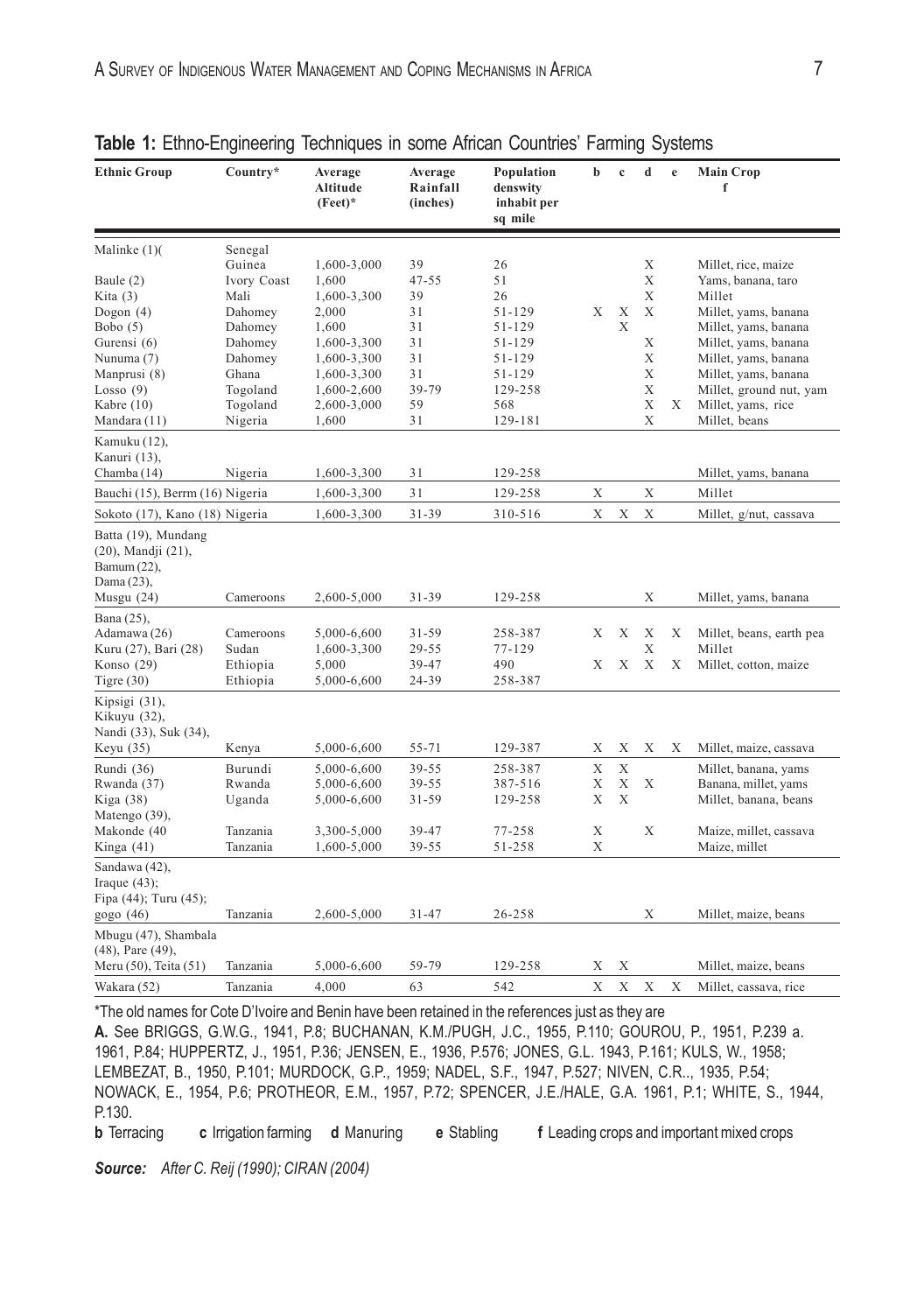|                    |                                     |                         |                                |                                                  | <b>BALLA LE LE LE LA DE LA DE LA DE LA DESCRIPCIÓN DE LA DEL DE LA DEL LA DEL LA DE LA DE LA DE LA DE LA DE LA DE</b> |                                                  |                                                                                  |
|--------------------|-------------------------------------|-------------------------|--------------------------------|--------------------------------------------------|-----------------------------------------------------------------------------------------------------------------------|--------------------------------------------------|----------------------------------------------------------------------------------|
| Country            | Region                              | <b>Ethnic Group</b>     | Rainfall (mm)                  | Persons/km <sup>2</sup><br>Population<br>Density | Indigenous SWC Techniques                                                                                             | Major Crops                                      | Information Sources                                                              |
| Burkina Faso       | Central                             | Mossi                   | 400-700                        |                                                  | Stone lines, stone terraces,<br>planting pits (zay)                                                                   | Sorghum, millet                                  | Savonnet (1958)<br>Reij (1983)                                                   |
| Burkina Faso       | South                               | Kassena                 | 700-800                        | $80 - 100$<br>35                                 | Stone lines                                                                                                           | Sorghum, millet                                  |                                                                                  |
| Burkina Faso       | Southwest                           | Bifirfor                | 1000-1100                      |                                                  | Stone bunds on slopes; network<br>of earth bandsa and drainage<br>channels in lowlands                                | Sorghum, millet,<br>maize                        | Savonnet (1976)                                                                  |
| Burkina Faso       | Southwest                           | Dagari                  | 1000                           | $35 - 80$                                        | Contour stone bunds on slopes<br>drainage channels                                                                    | Sorghum, millet                                  | Pradeau (1975)                                                                   |
| Cameroon           | North                               | 20 ethnic<br>groups     | 800-1100                       | 80-250                                           | Bench terraces (0,5-3m high).<br>stone bunds                                                                          | Sorghum, peanuts                                 | $(1975)$ , Boutrais $(1987)$<br>Riddell&Campbell, 198<br>Mallaire (1972), Boulet |
| Cape Verde         | S. Antao Island                     |                         | (in uplands)<br>400-1200       | $>100$                                           | Bench terraces (rainfed, irrigated<br>contour stone walls (murets),                                                   | Sugarcane, maize,<br>sweet potatoes,             | Kloosterber and<br>Maagsma (1990)                                                |
|                    |                                     |                         |                                |                                                  | bank protection walls (bardos)<br>flooewater control dams, river                                                      | pigeon peas                                      | Eppink (1989)                                                                    |
| Morocco<br>Mali    | Djenne-Sofara<br>Anti-Atlas         | Bambara/Sourhai         | 100-250<br>400                 | $\frac{20-30}{?}$                                | Terraces, stone banks and small<br>Pitting systems                                                                    | Sorghum, millet<br>Barley                        | Kutsch (1982)<br>Ayers (1989)                                                    |
|                    | Mountains                           |                         |                                |                                                  | stone walls                                                                                                           |                                                  |                                                                                  |
| Niger              | Ader Doutchi<br>Maggia              | Hausa                   | 300-500                        |                                                  | Stone lines planting pits (tassa)                                                                                     | Sorghum/millet                                   | (1984, 1990)<br>Reij, Martin                                                     |
| Sierra Leone       |                                     |                         |                                |                                                  | Sticks and stone bunding on fields<br>and in gullies                                                                  |                                                  | Millington (1984)                                                                |
| Somalia            | Miraan Region                       | Somali                  | 150-300                        | $\sim$                                           | wingwalls (caug) and earth bunds<br>dividing plots of land into a grid<br>Earth bunds with upslope<br>gawan)          | Sorghum/cowpeas                                  | Critchley, et al<br>(1990)                                                       |
| Sudan              | Shukriya, etc<br>East               | Hedwenda,               | $225 - 400$                    | $\sim$                                           | Earth bunds (straight) with upslope<br>wingwalls (tear), and water<br>spreading techniques)                           | Sorghum                                          | Critchley, et al (1990<br>Randall (1963),<br>Ibrahim(1988)                       |
| Sudan              | Djebel Marra                        | Fur                     | 600-1000                       | 20-37 (1976)                                     | Bench terraces                                                                                                        | Millet/sorghum                                   | Miehe (1986)                                                                     |
| Tanzania           | Uluguru                             | Luguru                  | 1500                           | 100                                              | Ladder terraces                                                                                                       |                                                  | Temple (1972)                                                                    |
| Chad               | mountains<br>Oluddai                |                         | 250-650                        | $5 - 6$                                          | with catchment area (water harvetsting)<br>Various earth-bunding systems with<br>upslope wingwalls, in drier regions  |                                                  | Sommerhalter (1986)                                                              |
| Tunisia            | Medenine                            |                         | 100-200                        | $15 - 25$                                        | Earth dams (tabias/jessours)<br>within streambeds                                                                     | Fruit trees, lentils,<br>beans                   | Bonvallot (1986)                                                                 |
| Tunisia<br>Nigeria | Chad Basin,<br>rural Kano<br>Sousse | Shuwa, Kanuri,<br>Hausa | 480-1900<br>390-970<br>200-300 | 200(1991)<br>50(1991)                            | spreading techniques. As above.<br>Earth bunds, hafirs and water<br>Earth bunds (meskat system)                       | Millet, sorghum,<br>beans, onions<br>Olive trees | Olokesusi et al (1992)<br>Cel Amami (1983)<br>NEST (1991)                        |

Table 2: Additional Examples of Ethno-Engineering (SWC) Techniques for Crop Production in Africa Table 2: Additional Examples of Ethno-Engineering (SWC) Techniques for Crop Production in Africa

8

Source: After C. Reij (1990); NEST (1991); Olokesusi, et al (1992); CIRAN (2003) Source: After C. Reij (1990); NEST (1991); Olokesusi, et al (1992); CIRAN (2003)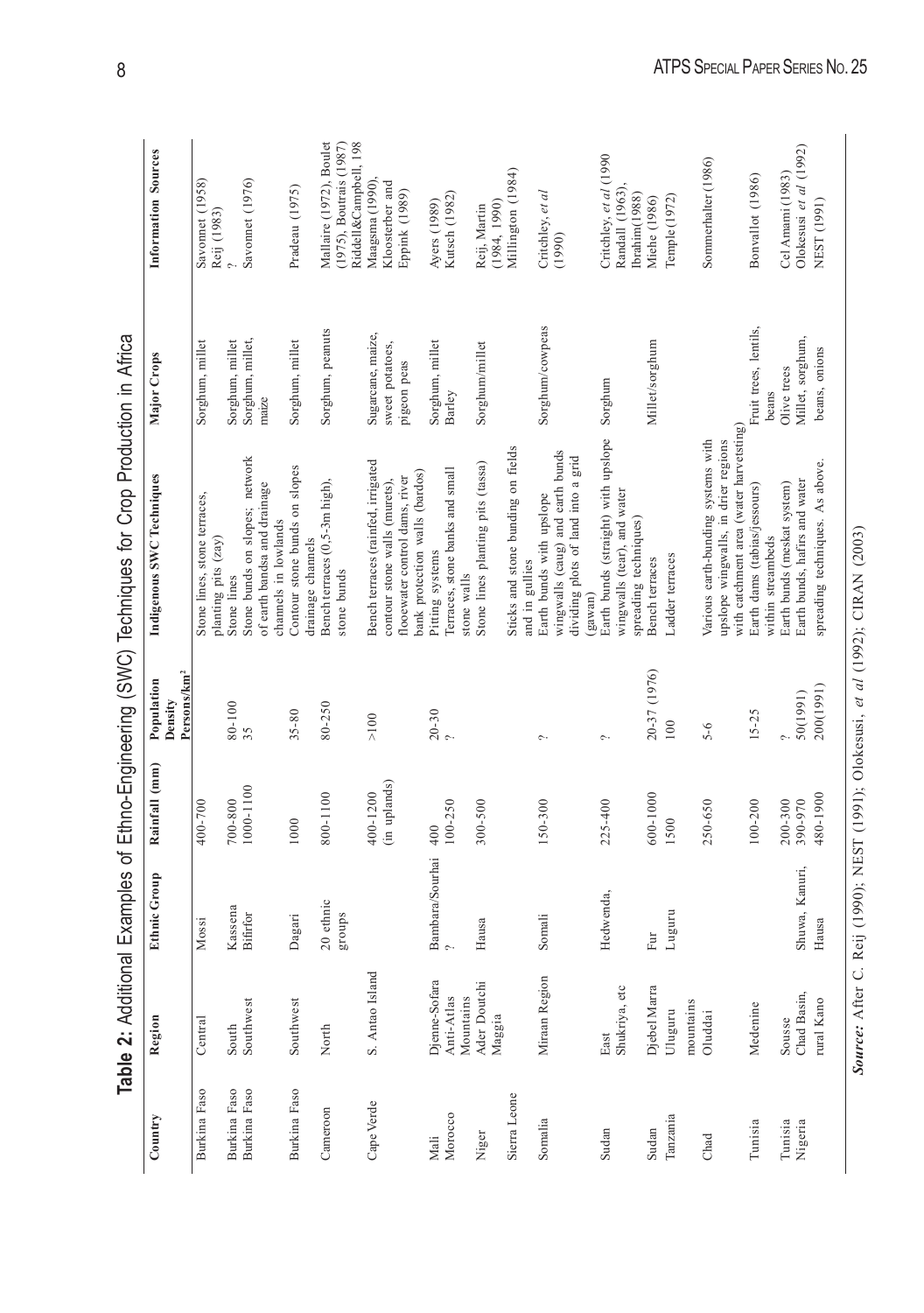Similarly in Mali, the Dogon ethnic group usually builds small earth ridges around some sorghum or millet stands. Such ridges which are often 20 to 30cm tall possess a rectangular or a beehive shape; and are known to conserve the drops of rain falling within them.

Stone lines (gandari) have traditionally been used in the Ader Doutchi Maggia area of Niger Republic to conserve water and trap sand blown by the wind. This region has an annual rainfall of 250 to 450mm, and is situated on a plateau with fertile valleys and barren plateaus. The stones are laid out in straight lines (grid pattern), following the natural contour line. Once laid out, the stones are covered with sandy-clay soils known locally as fako, stalks of cereal and manure are strewn on the land to trap sand. Land areas treated in this way, would regain their fertility within 5 to 6 years.

The Mossi farmers of Burkina Faso have practised terracing farming for centuries. For this purpose, bunds made of stones are placed on cultivated land to build up terraces which retain water and soil moisture. The stone bunds are built up over the years, reaching about one meter height, especially during the off-farm season (dry season). The semi-permeable bunds allow for gradual seeping of water and prevent the run-off caused by the scarce but very intensive rains, thereby mitigating the risk of both crop failure and soil erosion (Plates 2, 3 and 4).

The Matengo people in the Mbinga district of Ruvuma region in Tanzania, live in very well disserted highlands and valley where the elevation ranges from 1,400 to above 2,000m. Due to this difficult terrain, the people use a technique known in Kiswahili as ngoro or Matengo pit system to grow maize, beans, wheat, sweet potatoes, and in some areas tobacco on rotational basis, where the slopes are quite steep. The *ngoro* involves digging of hundred of pits on the farm and spreading the earth over the grass. The depths of the pits ranges between 0.3m and 1.0m depending on the soil type and presence of stones which makes the task more arduous. Interestingly, the Matengo women are much more involved than men in pit construction (Rutatora, 1997).

In Nigeria, the Mapan and Chingwan ethnic groups in the Wokkos district of Pankshin in Plateau state, also practise terracing in a very rugged high altitude location. The crops grown are maize, sorghum, archa, banana and mango. During our interview, it turned out that these people migrated from Borno state in the north-eastern part of Nigeria. According to them, their fore-fathers were compelled to use this type of farming system in an attempt to cope with the challenges posed by their environment.

In the dry lands of the continent where there is serious patchiness in rainfall, run-off farming has been complemented with other strategies. The coping mechanism involves livestock, migrant labour, choice of crop varieties, grain storage, and food trading. Thus, quick-maturing varieties of millet provide some insurance against the rains, finishing early.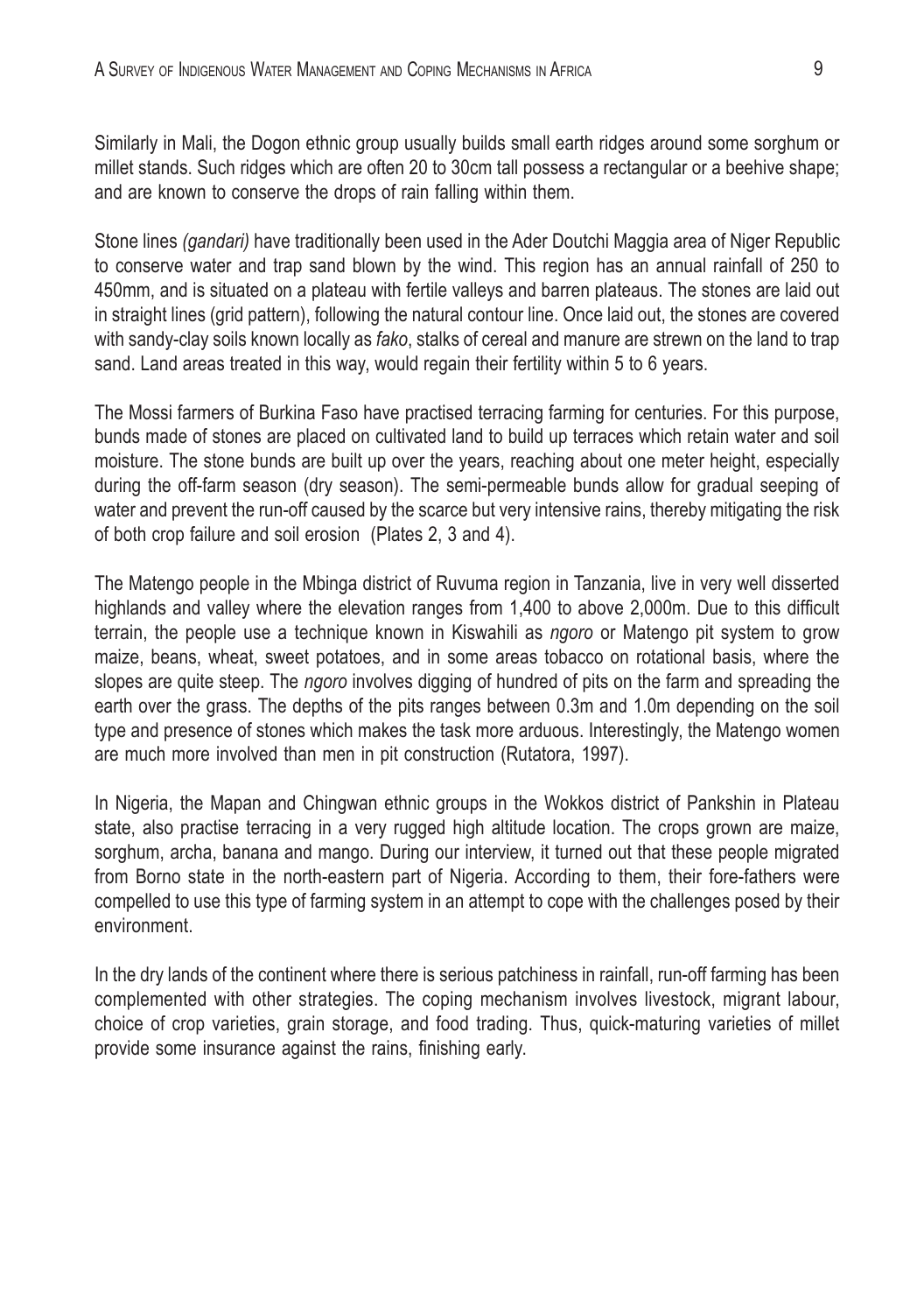Plate 2: Terraces with Stone Bunds or Walls Used on Steep Slopes in Morocco diagram (a) the terraces receive water from an external catchment; the iompediment wall reduce the speed of runoff and spreads it whilst holding back debris; in diagram (b) contour ridges a stone bunds are combined within one system. N.B. The gradients are exaggerated.

Source: Kusch (1982)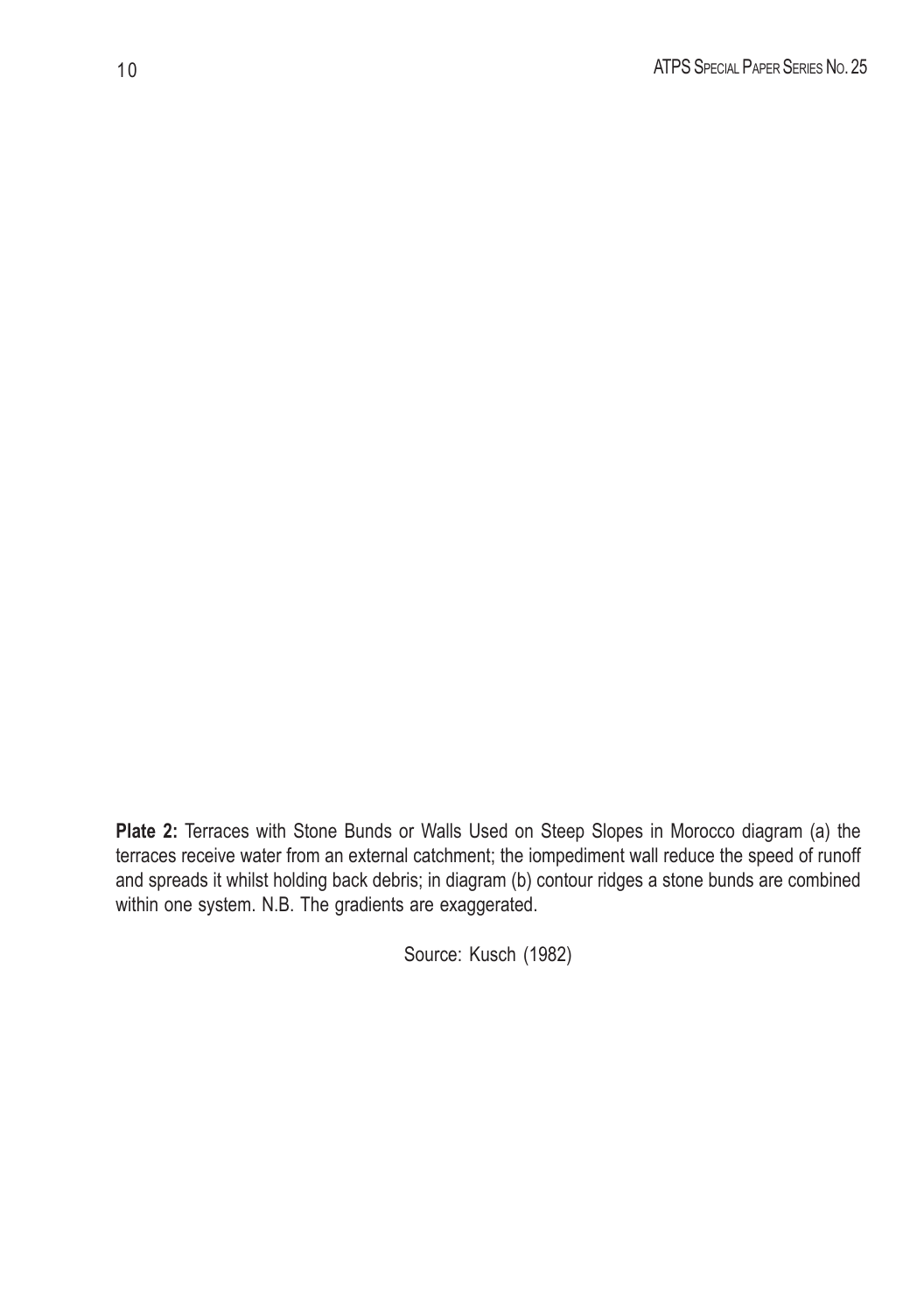

Plate 4: Plan (a) and Perspective View (b) of a Somali 'hafir' (or 'balli') with Access to the Stored Water via a well. Hafirs of this sort are strongly fenced to prevent animals getting to the Water and Treading Down the Banks.

Source: Pacey and Cullis (1986)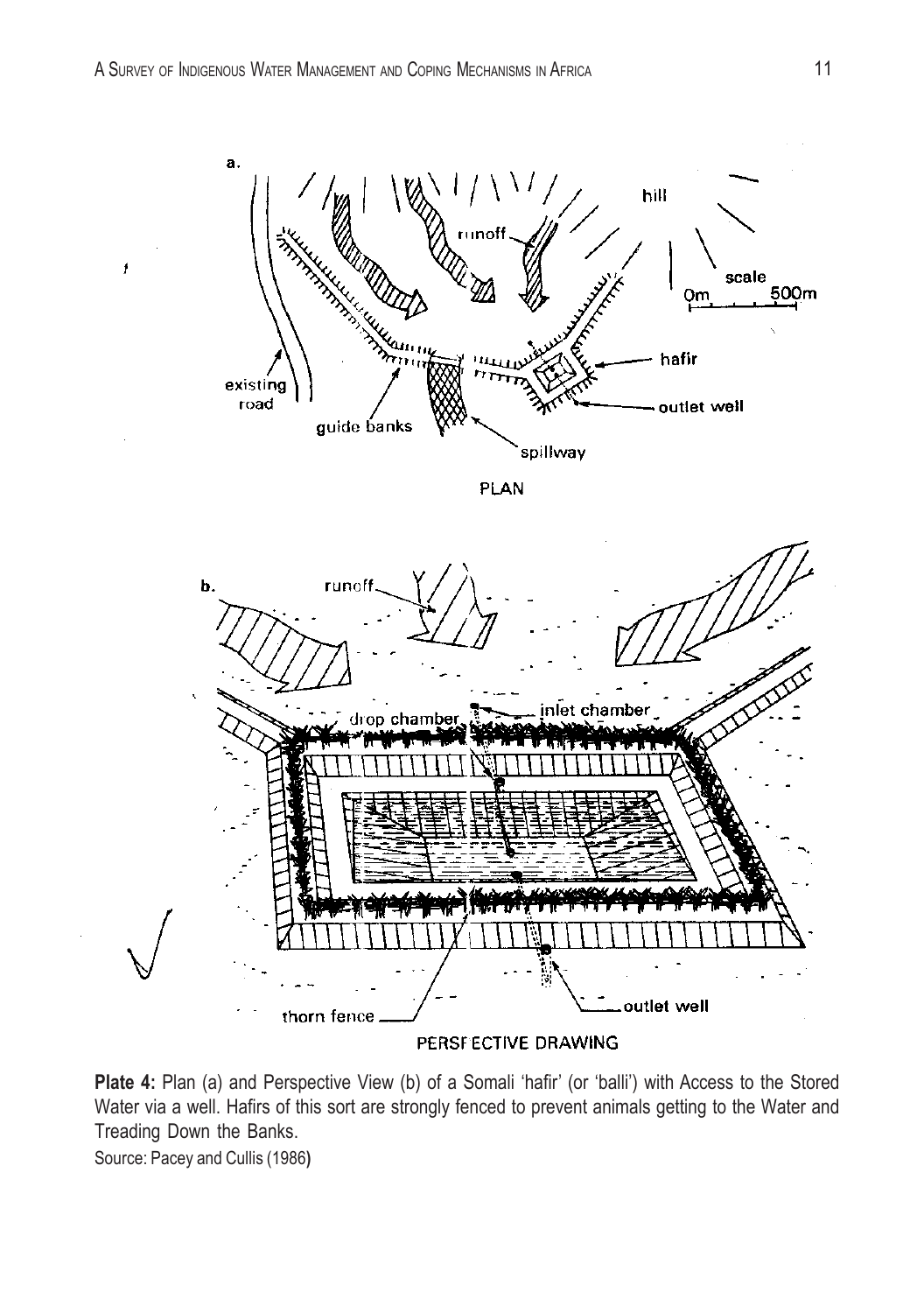Also in Southern Nigeria, the creeping gourd or pumkin, small vegetables, yams or raised mounds with the climbing stems trailing along poles, occasional stands of maize and cassava added later during the cultivation cycle, are all grown together as a mixed cropping system. This is a close representation of the natural ecosystem and implies the substitution of required domesticated plant species for the wild ones destroyed during the process of clearance (Harris, 1969; Agboola, 1973). The flow of energy or matter through the original system is therefore little disturbed, and net productivity rates are maintained at an almost constant level. This technique also checks soil erosion because the ground is very well covered during the wet season when run off is most intense Contour farming is also practised to check soil erosion (Richards, 1985; Agabi, et al, 1995).

In the wetlands of the Niger Delta region of Nigeria, water management takes another dimension due to swampy and flooded conditions. Some of the indigenous coping mechanisms for managing soil and water are regular dredging of the drainage system, placing several loads of oyster shells (obtained from the sea), on the land, planting and erection of mangrove trees and planks with a view to enhancing the firmness of the soil. Also, in this part of Nigeria, one particular type of hard soil locally known as chikoko is used for bunding so that the soil could be cropped (NEST, 1991; Olokesusi, et al, 1992).

Traditional irrigation farming system based on surface waters, actually originated from Africa. Almost all the traditional and modern irrigation technologies are based on the Shaduf or Shadouf system which originated around River Nile in Egypt many centuries ago. Typically, it consists of a long, tapering, nearly horizontal pole mounted like a seesaw. A skin or bucket is hung on a rope from the long end, and a counterweight is hung on the short end. The operator pulls down on a rope attached to the long end to fill the bucket and allows the counterweight to raise the bucket. To raise water to higher levels, a series of shadufs are sometimes mounted one above the other (New Encyclopedia Britannica Macropaedia, Vol. IX, 1994). This technology has been modified in different parts of the continent to suit socio-cultural and environmental peculiarities.

Under this system, in Nigeria, a stream or river is ponded using earthen bunds and sometimes by adding of stones. The water so collected becomes a reservoir, for inundation, for farming purposes. There is usually provision of cluices in the bunds allowing ponded water to be released to the farm plots. Usually, arable crops particularly vegetables and cereals thrive well under this farming system.

### 3.3 Water Management for Non-Agricultural Purposes

In most African countries, surface water bodies are regarded as common property resources. All community members are entitled to equal rights and access and use of the water. The water could be used for many purposes – drinking, laundry, livestock, cooking and irrigation farming. Rainwater collection (harvesting) is extensively practised for the purposes of domestic consumption. However, part of the harvested water is used to provide water for backyard gardens (farms), and domestic livestock. The two major techniques of water harvesting are micro-catchments and roof collection.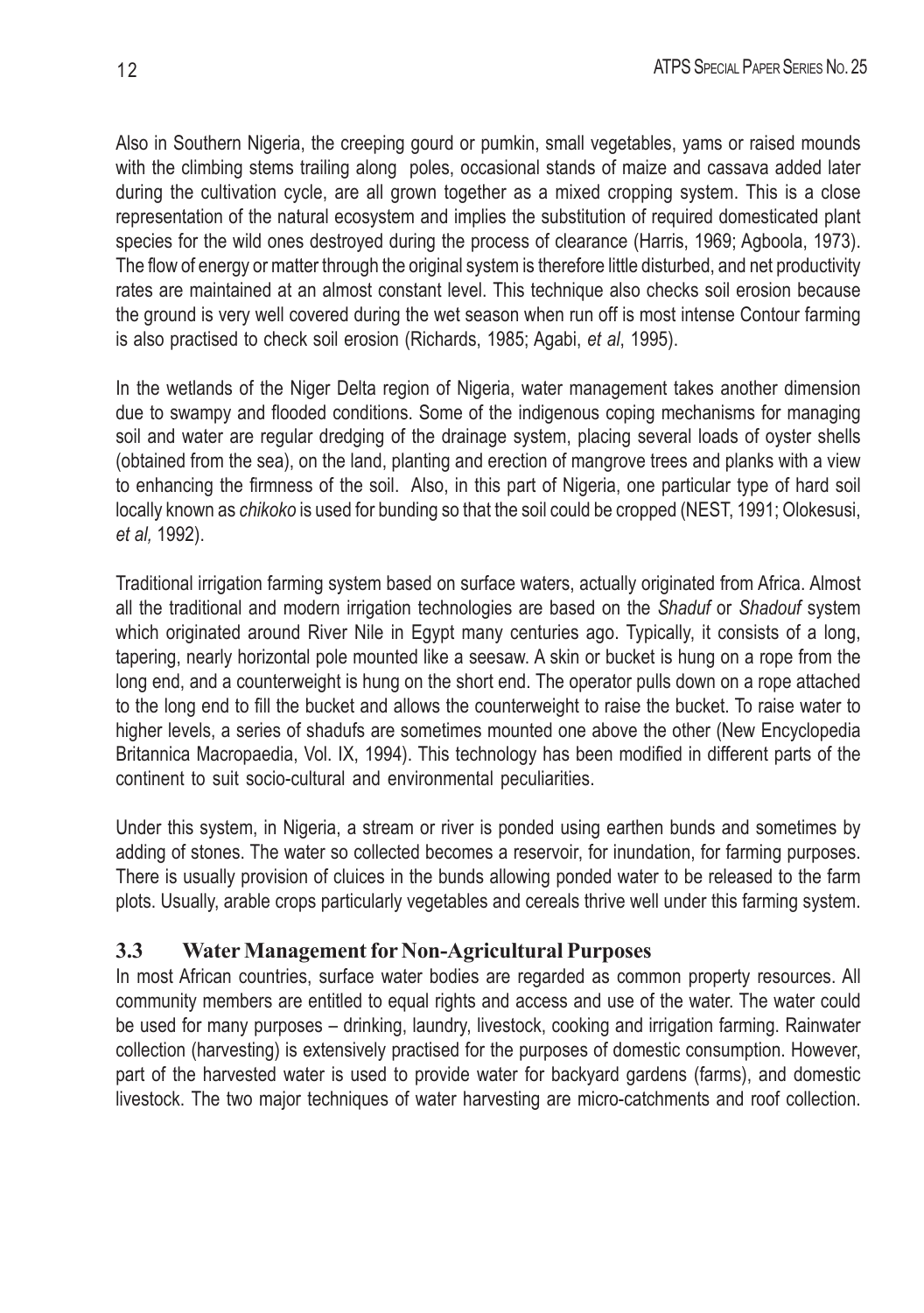### 3.3.1 Micro-Catchment Collection

In most arid and semi-arid areas of the continent where pastoralism is the primary means of livelihood, the indigenous techniques of harnessing rainwater are by means of excavated cisterns, hafirs, small dams and natural water holes. The latter is more common in the wetter parts of the south of the Sahara desert, although some excavations are done for this purpose. In parts of Nigeria, Ethiopia, Kenya and Western Sudan, hafirs are used for rainwater collection. Contour bunding is also built during the short dry season to contain water flows (Plates 5 and 6).

In these areas, hafirs are typically located on land with very gentle slopes where no well-defined drainage channels or sites for small dams exist. Consequently, a hafir would be created by excavation while the spoils are used to construct a bund around, its perimeter. The capacity of a *hafir* may be as little as 1,500m<sup>3</sup> as in the Ogaden region, of Ethiopian, 9,000m<sup>3</sup> in Botswana; or as much as 200,000m<sup>3</sup> in Sudan (Pacey and Cullis, 1986). On the other hand, small ditches could be constructed at the edge of paved land near homes in order to channel rainwater to underground cisterns.

### 3.3.2 Roof Collection Techniques

Until the advent of western containers such as plastics and metal, Africans typically collected rainwater from roof-tops with the aid of calabashes and earthen pots. These objects are merely placed below the roof eaves and the water drops into them. Another traditional collection technique involved the construction of sliced bamboo gutters along the roof eaves, through which the water flows into calabashes and earthen pots. The water would then be taken into homes and other areas for consumption purposes.

In Botswana, rainwater collection in excavated "tanks" was very common in the past. Such "tanks" were constructed by excavating soil which is later used in supporting the top of the tank. The excavations were unlined, hence were only feasible on clay soils. Nonetheless, they retained water during the short period in every year when the rural dwellers were living on their lands. This coping mechanism indicates that the seasonal availability of rainwater was well matched to a specific need (Gibber, 1969). In many instances, the "tank" and related ground surface catchments are neither covered nor fenced, thus predisposing the water to contamination by livestock or germs.

### 3.4 Water Purification and Protection

In several parts of Africa, water meant for drinking is subjected to one form of treatment or the other. Whenever surface water has been collected, it is allowed to stand for some hours before it is decanted into earthen pots for storage. The precipitated materials are discarded.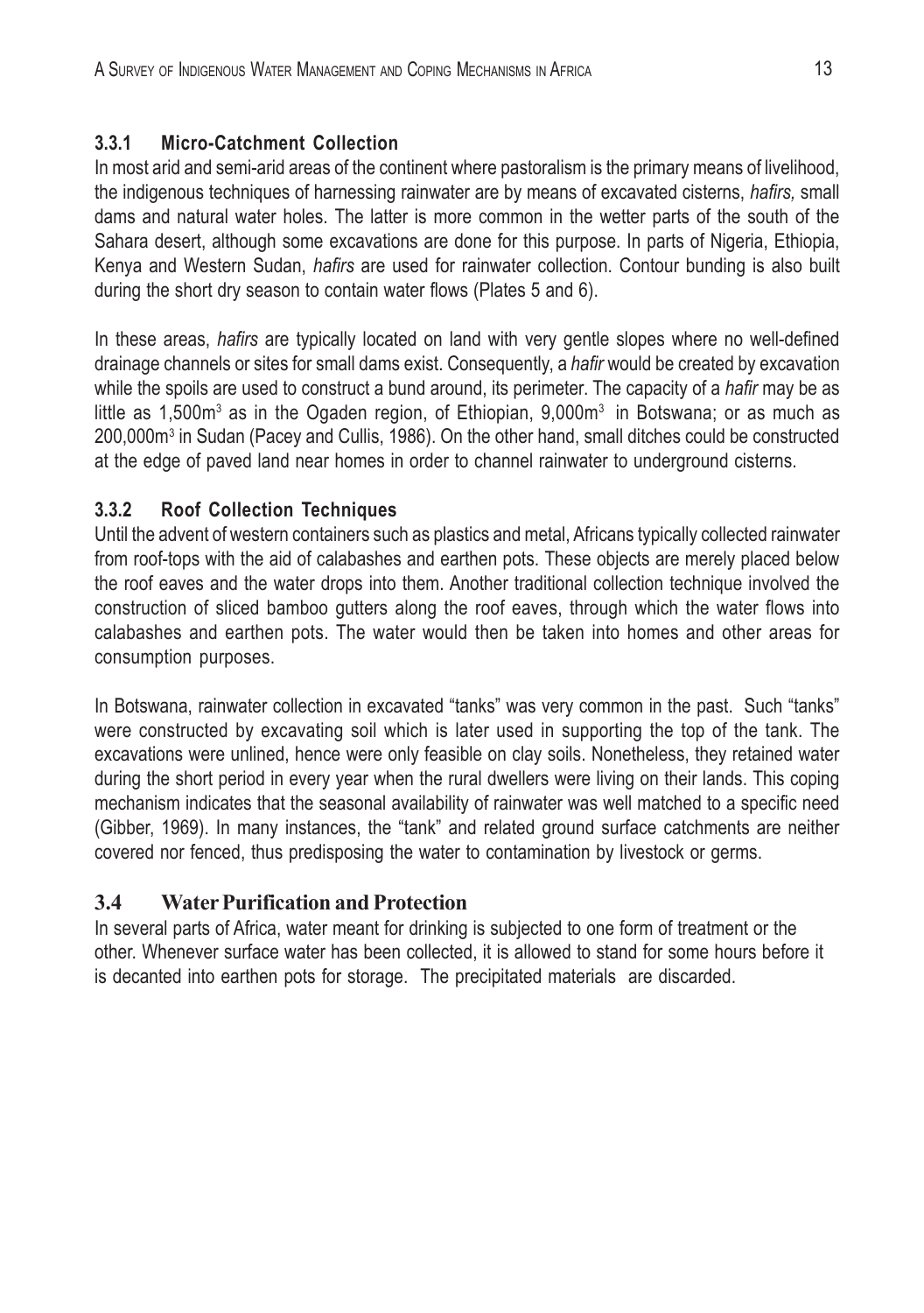Water hygiene is a top priority in most households. For example in many African societies the household prohibits anybody from using his/her own cup (calabash usually) to get water from the communal water pot. Rather, there is a container (a calabash in southern Nigeria) fastened to the pot, which all members of the household are expected to use for collecting water into their own containers for drinking.

Earthen pots are often buried in compounds rather than inside rooms in the hot arid and semi-arid areas so that the water temperature could be moderated. In the wetter parts such as parts of Yorubaland in south-west Nigeria, such earthen pots are placed inside the home for the same purpose. Locally processed shea-butter is placed at the bottom of pots before water collected from roof-tops, streams or rivers is poured into them. Again, the rationale is to ensure that the water remains cool even when the outside temperature rises.

In rural Ibadan in the south-western part of Nigeria, Adenopus breviflorus or tagiri (inYoruba) is usually placed beside the household earthen pot in the dry season so as to wade off evil spirits and "germs" causing measles. The Uhabiri Ossah clan of Igbo stock in Umuahia area, south-eastern Nigeria, attempts to improve the taste of water for human consumption by exposing the earthen water pot to the hot smoke of Uhokiriho seeds. For this purpose, the seeds are thrown into burning fuel wood in the traditional cooking stove, while the water pot is placed on top.

It is instructive to note that African pastoralists were quite aware that livestock posed some environmental health hazards to them. Sandford (1983) notes that in those areas where traditional hafirs and cisterns were most highly developed, drinking troughs and other arrangements for distributing water to livestock were carefully planned. In addition, ground rules for maintenance and use of these water sources were very well enforced. It was usual to have guards posted at hafirs which are sometimes also fenced. As earlier noted, there is still the possibility of infections being transmitted in the course of these processes.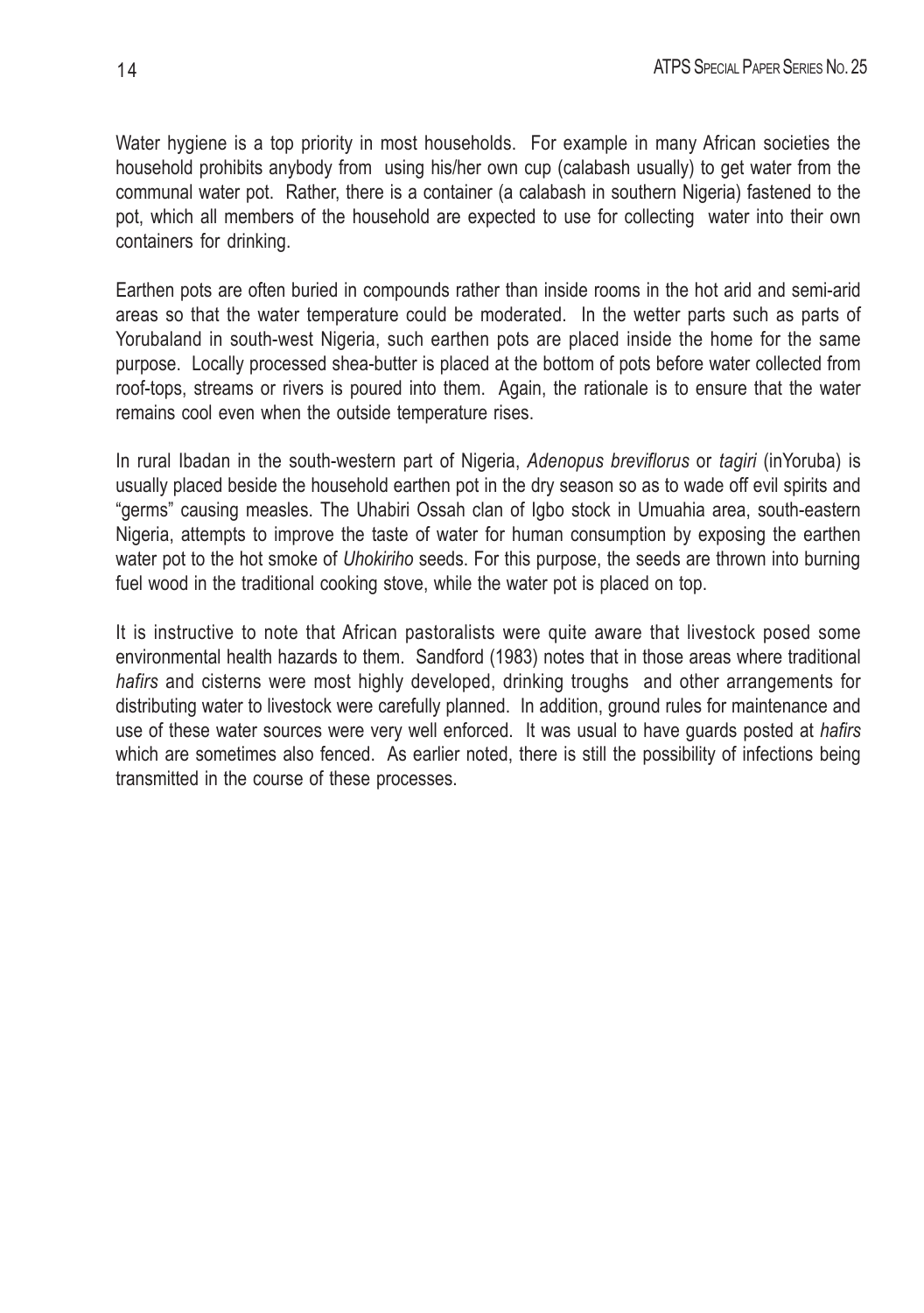### 4. Evolution of the Indigenous Water Management and Coping Mechanisms

From the above expose and other literature sources, it is obvious that indigenous knowledge systems have existed for centuries in Africa. However, the colonial past has somehow retarded the growth and further development of IKS and the capacity of Africans to solve their problems using locally developed technologies. We note with regret that there is paucity of empirical research and documentation of IKS in several African countries. This neglect has therefore created knowledge gaps on a spatio-temporal scale (See Table 3, and also, Pacey and Cullis, 1986:127). The implication of this critical gap is the difficulty in tracking in a systematic way, the development and improvement of any particular technique or coping mechanism over a long period of time. That is, the outcomes of deductive reasoning based on systematic longitudinal studies are very few.

Perhaps it is the necessity to close this gap that galvanized some researchers in the 1980s to take much more proactive interests in ITK systems all over the world (Warren and Cashman, 1988). These efforts led to the establishment of more than thirty indigenous knowledge resource centers around the world. Some of these centers are based in Africa e.g. Kenya Resource Centre for Indigenous Knowledge (KERIK) and African Resource Centre for Indigenous Knowledge (in NISER, Ibadan, Nigeria).

| Country                      | <b>Indigenous Ethno</b><br>engineering Techniques                          | <b>Researchers &amp; Period</b><br>of First Documentation      | <b>Follow up Researchers</b><br>and Period |
|------------------------------|----------------------------------------------------------------------------|----------------------------------------------------------------|--------------------------------------------|
| Tanzania (Ukara Island)      |                                                                            | Lundwig (1968)                                                 |                                            |
| Mandara Mountains in         |                                                                            | Studies done in 1965 - 1966.                                   | Boutrais (1987)                            |
| Northern Cameroon            |                                                                            | Hallaire 1971; Boulet, (1975),                                 |                                            |
|                              |                                                                            | Boutrais (1973)                                                |                                            |
| Doutchi Maggia in Niger      | Stone lines & pitting system                                               | Delwanle (1973) mentioned<br>it in passing.                    | "Discovered" by Critchley et al,<br>(1990) |
| Mali                         | The Dogan ethnic group's<br>unique system for rice and<br>onion production | Gallais and Sidikou, (1978).<br>: Kings (1988).                | Kassoque and Pansioen (1990).              |
| Tunisia, Algeria and Morocco | Indigenous Irrigation Terraces                                             | Heusch (1985) estimates that<br>irrigation terraces cover some | ?                                          |
|                              |                                                                            | 2 million hectares yet cost-benefit                            |                                            |
|                              |                                                                            | data for traditional irrigation terraces<br>are lacking        |                                            |

Table 3: Some Gaps in the Documentation of Indigenous Knowledge in Water Resource Management

Source: After C. Reij (1990)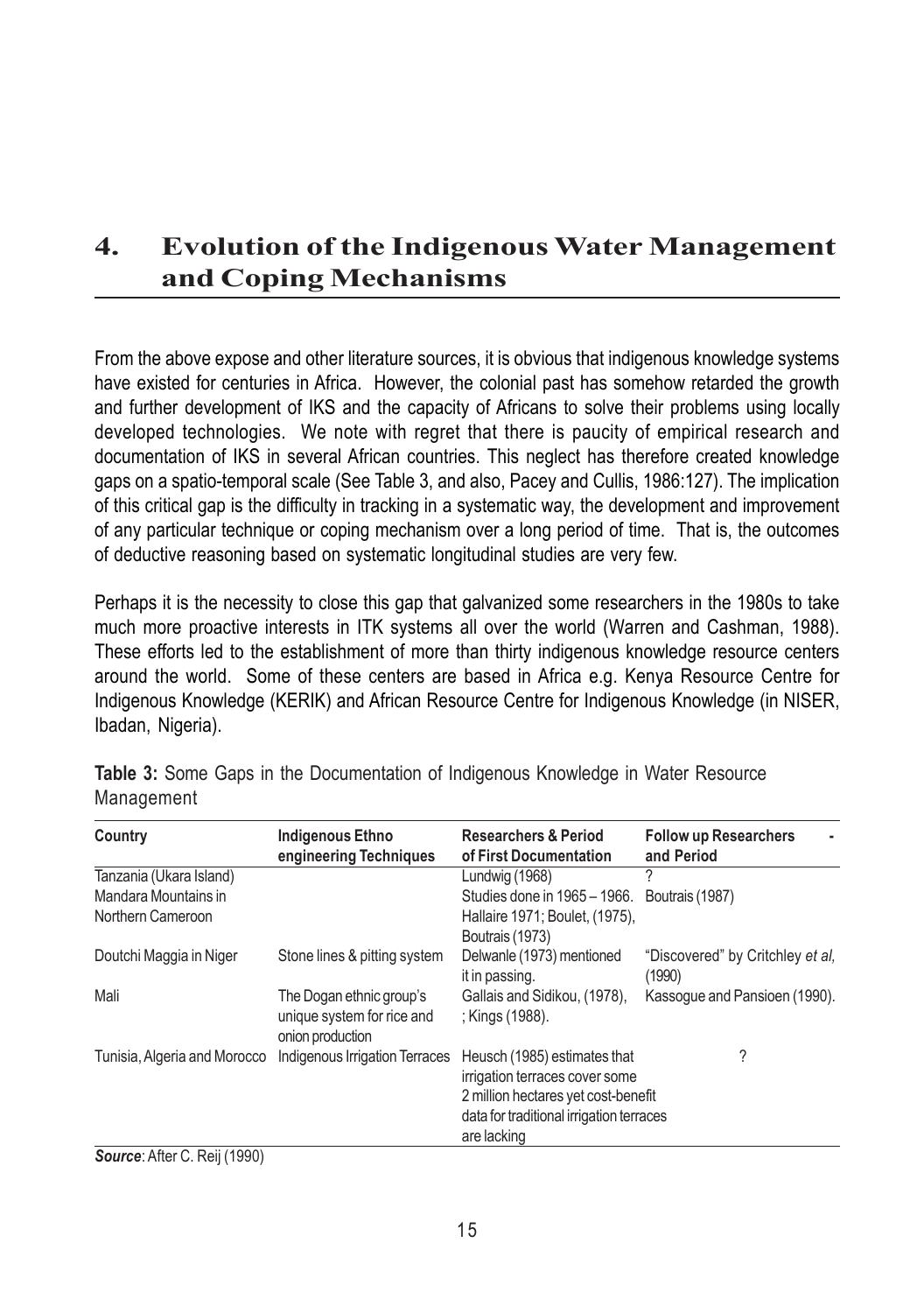In spite of the above handicap, some of the water management and coping mechanisms highlighted in Section 3 above have undergone one form of evolution or the other. This is because indigenous knowledge systems are rooted in the past, cumulative and dynamic.

Omwenga (1984), note that in the Kissii area of Kenya, some households have metal gutters along the roof eaves which channel water into 200 litre oil drums, buckets, pots and pans, whereas thatched and timber materials were prevalent in the past. Since the 1970s when the effects of soil erosion became quite perceptible in south-eastern Nigeria, local welders (metal work artisans) have replaced the bamboo roof cutters with metal variants in addition to metal tanks of different sizes. Metal downpipes are placed either along the wall or hung on the roof gutter to channel water into the tanks which could either be buried or placed on the ground.

Also in Kenya, the Ghala tank evolved from the traditional granary basket or Ghala and it is plastered inside and outside with cement and sand mixture. Relatedly, the Dogon people of Mali have modified the adobe (mud-walled) grain bins into water tanks by the addition of wire reinforcement and a plastered cement lining (Watt, 1978). In many countries, some development partners have collaborated with local stakeholders to improve on the indigenous techniques. Keller (1982), identifies three of such:

- 1) unreinforced cement mortar jar;
- 2) plastered Ghala basket;
- 3) ferrocement tank (see also Maddocks, 1973; UNICEF, 1982, 1984).

Finally, the principles of alley crop farming technique modernized and popularized in Africa by the International Institute of Tropical Agriculture (IITA) in Ibadan, Nigeria are rooted in traditional agroforestry practices such as Taungya and shamba as described by Agboola (1975); and UNEP (1982).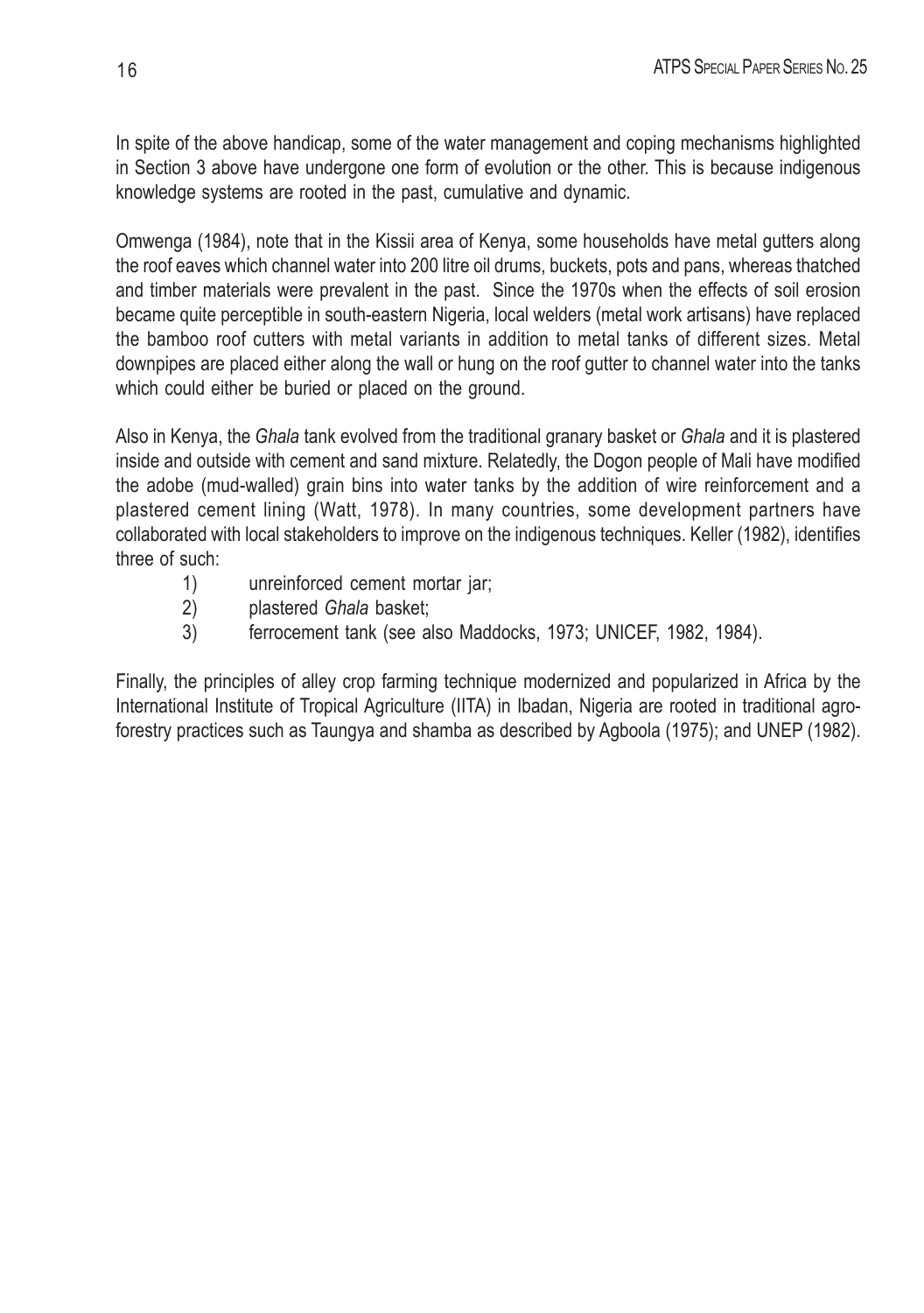# 5. Environmental Implications of Indigenous Water Management and Coping Mechanisms

As earlier pointed out, some of the "ethno-engineering" and water harvesting techniques have multipurpose functions – water retention, flood and soil erosion control, enhancement of soil fertility and watershed management. Our finding in this context is that some of the techniques have proved their worth. An example is the Matengo pit system in Tanzania which soil erosion control capability has been shown to be better than conventional conservation practices, even on sites with differing degrees of slope (see Table 4). In addition, Rutatora et al (1995) and Schmied (1989) have confirmed that crop yields under this ngoro system were higher than those produced under different farming systems, such as flat and ridge cultivation. This system has also been proved to have made it possible for the Matengo people to produce adequate food crops in the mountainous area and also control soil erosion (Pike, 1938; Stenhouse, 1944).

| <b>Site</b>       | <b>Conservation Practice</b> | Soil Loss (metric tons/ha) |
|-------------------|------------------------------|----------------------------|
|                   | <b>Bare</b>                  | 39.0                       |
| Slope $8.9^\circ$ | Ridge                        | 7.3                        |
|                   | Matengo pit                  | 2.4                        |
| B                 | <b>Bare</b>                  | 55.7                       |
| Slope 20.5°       | Ridge                        | 14.3                       |
|                   | Matengo pit                  | 5.8                        |

Table 4: Effect of Conservation Practices and Slope on Seasonal Soil Loss in Tanzania

Source: Miombo Woodland Agro-Ecological Research Project Report (1995:35) Report, No. 1, Tanzania.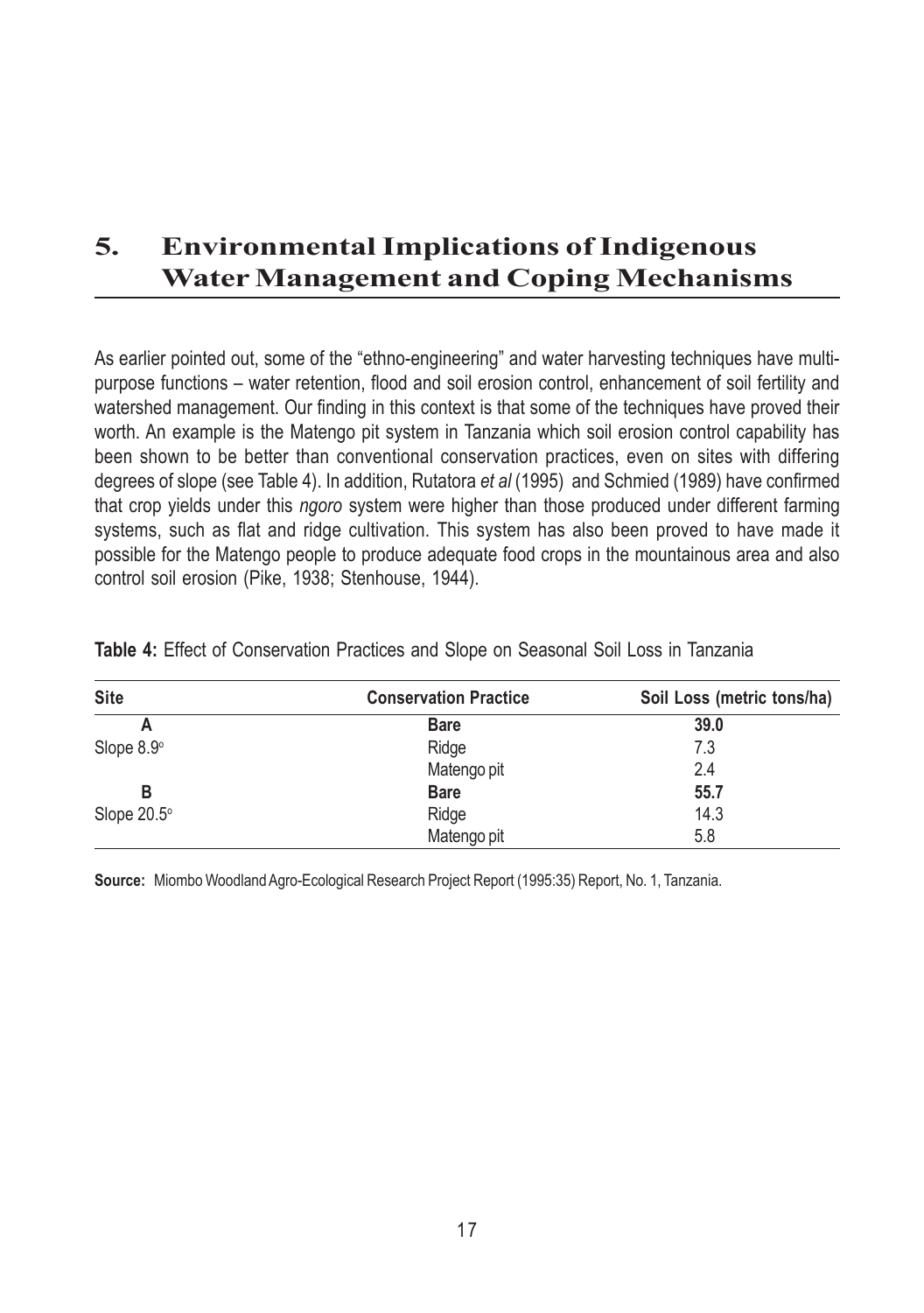The harvesting of rainwater from roofs maximizes the efficiency of run-off collection. This is because the characteristic pattern is the scattering of small rainwater catchments, each serving an individual farm, homestead or hamlet. Hence, we refer to this as an extensive form of development, unlike the intensive large-scale irrigation projects. The former type of development is much more environmentally friendly because it offers very good technical advantage in terms of the conservation of the scarce water resources. Moreover, the technique fits quite well into the settlement pattern.

Rainwater harvesting promotes flood and erosion control, groundwater recharge, and reduced silting at major rivers and streams. Similarly, run-off farming offers these same environmental benefits. In the Ader Doutchi Maggia region, Niger Republic, the stone lines (gandari) have been used successfully for the rehabilitation of barren degraded lands and it is being replicated elsewhere (Reij, 1990). In Kenya, the "hoop" micro-catchments have restored degraded lands without negative effects. Once the perennial grasses begin to flourish within the hoops and spread beyond them, the grass itself binds the soil together and run-off is effectively retained.

Traditional rainfed irrigation systems have proven to be more profitable than modern large-scale irrigation systems in Africa. In Chad, the World Bank (1989), for example, carried out a financial and economic rate of return (ERR) analysis for arable crop production. The study indicated the cultivation of rice, wheat and sorghum was most economically viable under the traditional rainfed irrigation system. Four models were examined:

- 1) Water control based only on pumping with a diesel engine;
- 2) Controlled flooding based on gravity, permitting partial water control;
- 3) Improved rainfed agriculture based on bottomland cultivation; and
- 4) Traditional rainfed irrigation, which accounts for 90% of rice production in Chad.

The relatively greater profitability of the improved, traditional polders is confirmed by the economic analysis which showed that cereal cultivation, particularly wheat and sorghum, had an acceptable ERR for the traditional polder whereas it was negative for the modern polder (World Bank, 1989:25). The report went on to say that stakeholders (excluding the farmers) tended to assume that farmers were interested in irrigated agriculture and failed to develop an understanding of how irrigation fits into the farmers' economic strategy. It was concluded that cultivation of traditional cereals on the traditional polders is economically viable, whereas this is not the case for the modern polders. Government and donors need to seriously re-examine the decision to invest heavily in modern polders on Lake Chad which are extremely costly in terms of both investment and operating costs (World Bank, 1989:28).

From the foregoing, a major positive impact of these water management and coping mechanisms is improved agricultural production, which enhances poverty reduction. Ready access to water also contributes to reliving both time and constraints which are both critical in rural communities. To some extent there would be improvements in personal and environmental hygiene. These developments also widen livelihood options. The implication of all these is environmental improvement due to the recursive relationship between poverty and environmental degradation.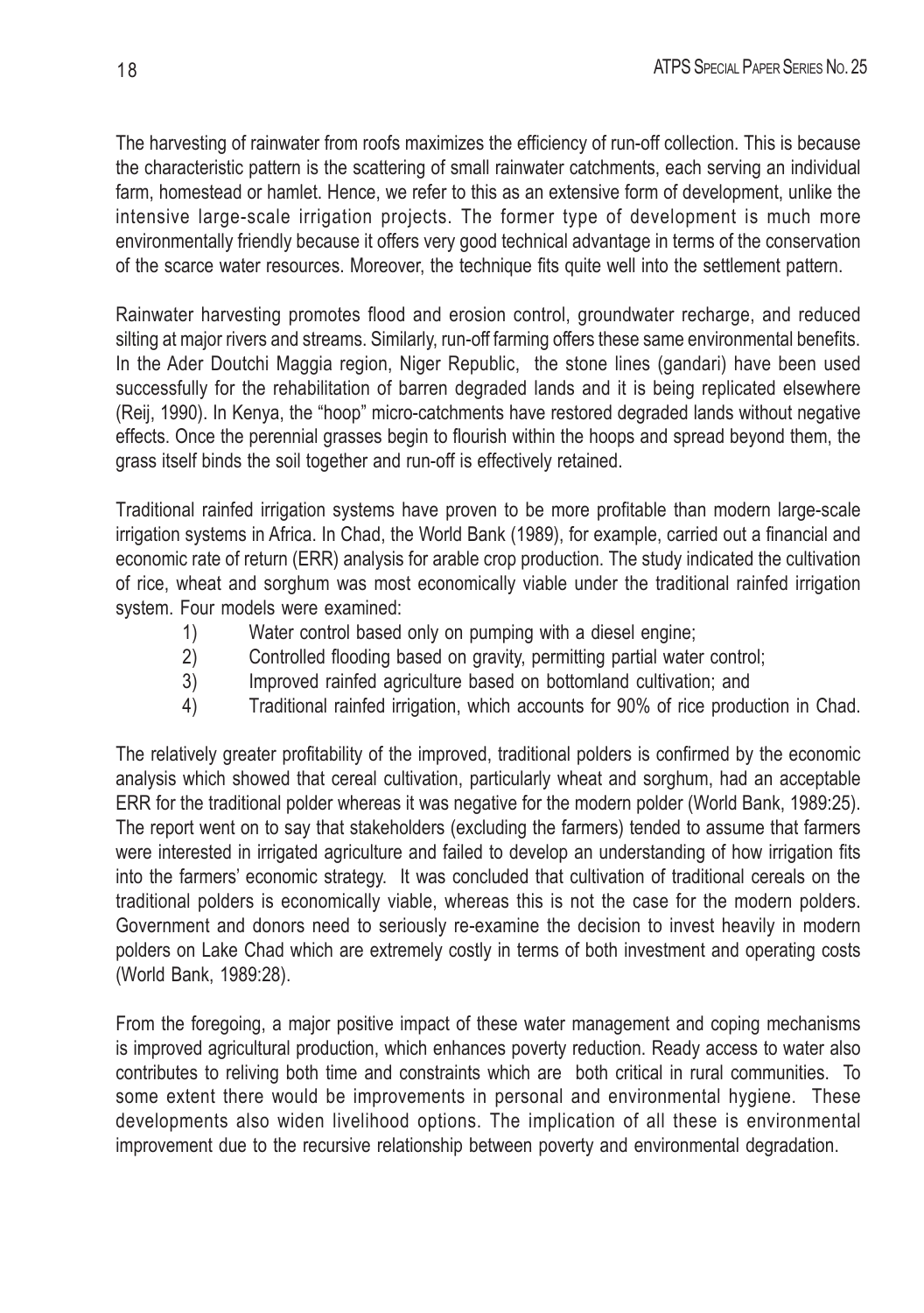However, there are still some problems. For instance, until the introduction of modern roofing materials like tiles and metal, African homes were roofed with thatched materials. Water harvested from such roofs were deemed clean and uncontaminated. This may not be scientifically correct. Also, the rising level of air pollution and dangerous microbes in Africa makes this coping mechanism suspect for drinking water.

Novieku (1980), contends that in West Africa, there appears to be no strong objection on grounds of taste to rain water consumption. In Botswana, the converse was the situation. Some adverse environmental effects of some of these techniques have been observed in certain parts of the continent. Excavated water storage "tanks" and hand dug wells for example have all contributed to the lowering of water tables. In small hafirs, livestock often gain access to the water by wading in at the inflow side thus contributing to soil erosion and rapid silting.

Although hand dug wells, cisterns and hafirs allow water to percolate down into the soil and eventually recharge the groundwater table, Pacey and Cullis (1986), note that in north-east Kenya, one major outcome of hafirs or hafir-dams constructed after 1969 was that majority had silted up by 1979. This development has also been observed in Nigeria (NEST, 1991).

While the entire community is involved in one way or the other in the conservation and maintenance of water quality, its open access nature and absence of property rights have been a source of concern. The community leader(s) represent the institutional authorities under a non-market framework for water management. Researchers like Hardin (1968) have argued that under this framework, each individual may try to appropriate more and more water thus leading to over exploitation and environmental degradation. This is what Hardin refers to as "tragedy of the commons". The perceived weakness of this formulation led to the development of the so-called Prisoner's Dilemma game (Sengupta, 1991). Much as this concern is genuine, we are constrained to reiterate the fact that in traditional African societies, norms and ground rules are usually followed and respected.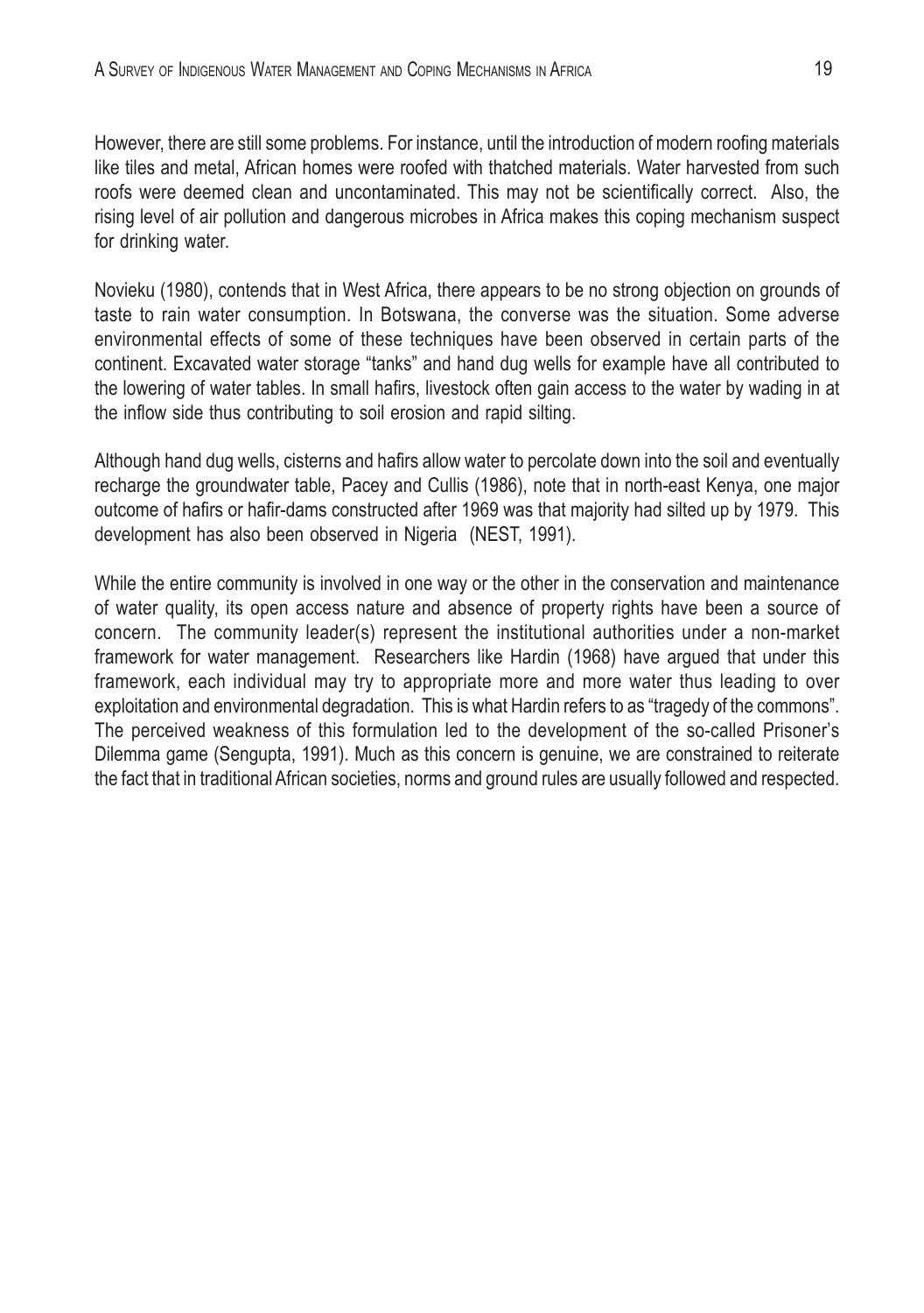# 6. Possible and Probable Ethno-religious and Spiritual Forces driving the Water Management and Coping Mechanisms

For most rural dwellers, the spiritual, religious and cultural aspects are quite important dimensions of their livelihood and coping mechanisms, giving meaning, direction and identity to their lives. Consequently, researchers in the field of IKS now widely acknowledge that this knowledge is holistic. It cannot be compartmentalized and cannot be divorced or separated from the people who hold it. It is in fact rooted in the spiritual health, culture and language of the people. This knowledge is a way of life and comes from the spirit so as to serve (Haverkort et al, 2002).

In several African rural communities, the spiritual dimension of land tenure as well as soil and water conservation has been documented even if scantly. Traditional functionaries such as the earth priests, the spirit media and rainmakers, who are normally consulted for land and water management issues exist in many of such communities.

The Shona ethnic group in Zimbabwe, the traditional people in Northern Ghana, both the Yorubas and Igbos in Nigeria believe that the spiritual world (Gods, spirits, ancestors), the human world (including spiritual and political leaders), and the natural world (sacred groves, ritual crops and animals, food items and permanent crops) are interrelated (Haverkort et al 2002; NEST, 1991). For this reason, land, water, animals and plants are not only a factor of production with economic importance, they have their place within the sanctity of nature. Consequently, certain places are set aside and or used as locations for rituals, and sacrifices. Typical examples include sacred groves, shrines, mountains and rivers (Osunade, 1988; Millar, 1999; Gonese; 1999; Wahab, 2004).

Among the Yoruba of south-western Nigeria, for example, forest land was regularly set aside for various purposes; as hunting forests, religious groves, isolation or quarantine forests, and to serve as the abode of fairies and spirits. Various categories of such forests have been described by a geographer as follows: Igbo ode (hunting forest). These are lands located at some distance away from settlements that are mainly devoted to game. Usually igbo egan (High forest) or abandoned secondary forest when put to use for game – hunting activities is called igbo ode. The lands vary from place to place, depending on the occupation of farmers in the area. Wild and dangerous animals inhabit some of these forest lands such that the lands are named accordingly, e.g. Igbo erin (Elephant forest), igbo efon (Buffalo forest). Only brave hunters dare use such specialized forests for fear of attack from dangerous animals. Igbo oro (Religious groves) are places set aside for religious worship of many of the elements of the physical environment. They are not extensive (usually less than a quarter of a hectare) and the uncultivated forests are located on the borders of settlements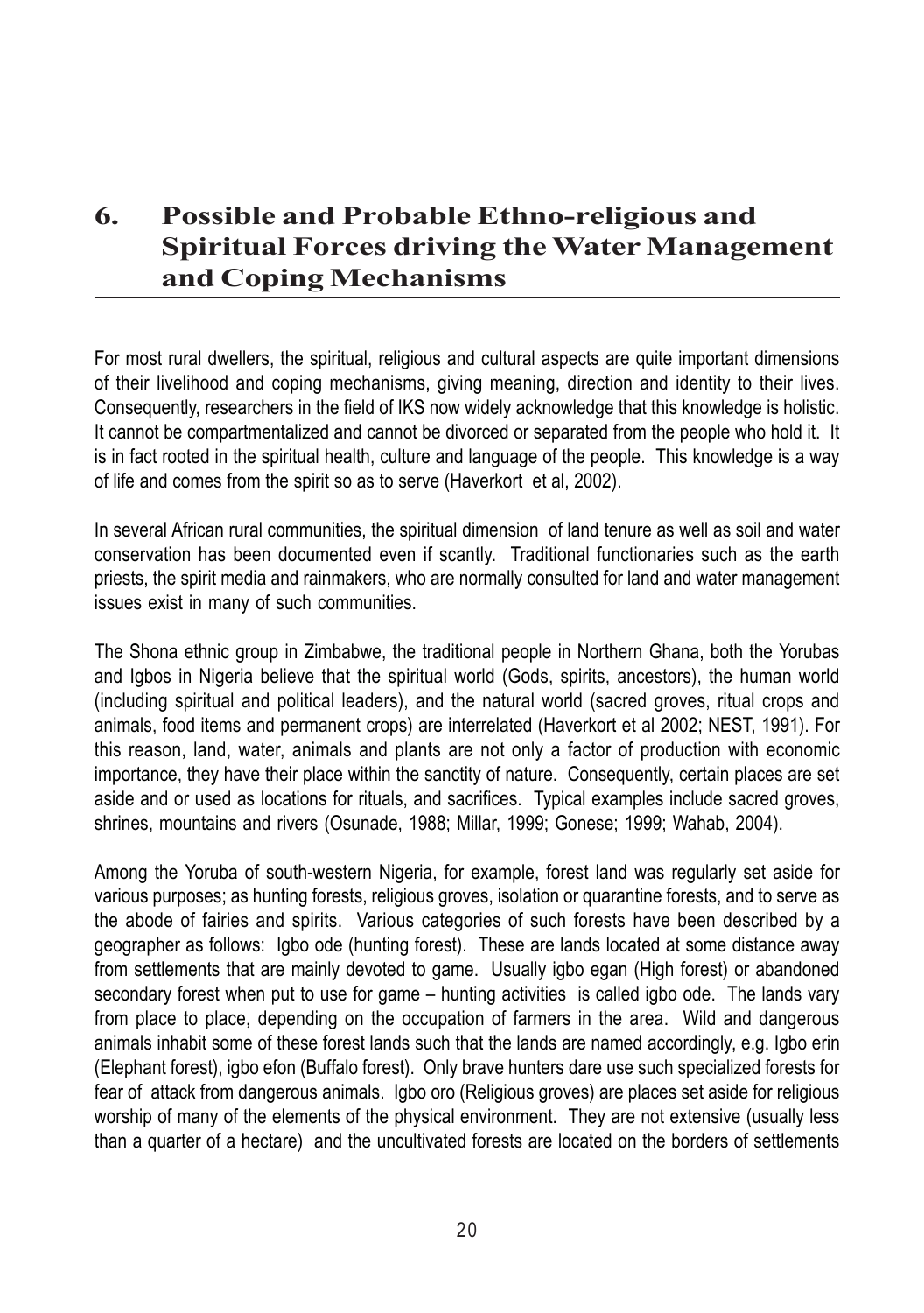and in as many separate locations as there are families of the deities. The groves are quite distinct from the neighbouring lands that are either under cultivation, recently left to fallow, or planted with tree crops. Only foot paths, which are usually unkempt, lead into the groves. They are called various names, depending on the deities and the location in Yoruba land. The names include: Igbo ale, Igbo egungun, and igbo awo.

Igbo-Egbee (religious groves): These are reserved forests for the burial of deceased pregnant women, people struck by lightening, victims of smallpox and people whose deaths are considered abnormal or mysterious. Such lands, isolated further away from settlements, were never put under cultivation in the past when diseases were rampant and sudden deaths were attributed to the anger of the gods. The lands are also referred to as the land of sorrows. Another name given to such lands is igbo iwin (abode of fairies and spirits). These are lands believed to be inhabited by fairies and fearful spirits.

The lands are designated as belonging to the gods, so-called, because of the belief that the forest and the earth are infested with queer supernatural creatures vividly portrayed in a Yoruba novel with the setting and name, Igbo Olodumare (Gods' forest). The lands have rugged topography and are usually thickly forested and located far away from human settlements and could be highly inaccessible. Only brave hunters dare enter such lands for hunting purposes. The lands are naturally unattainable for cultivation because of their rough terrain and, as such, they are still preserved in several places even today (Osunade, 1988; 1991).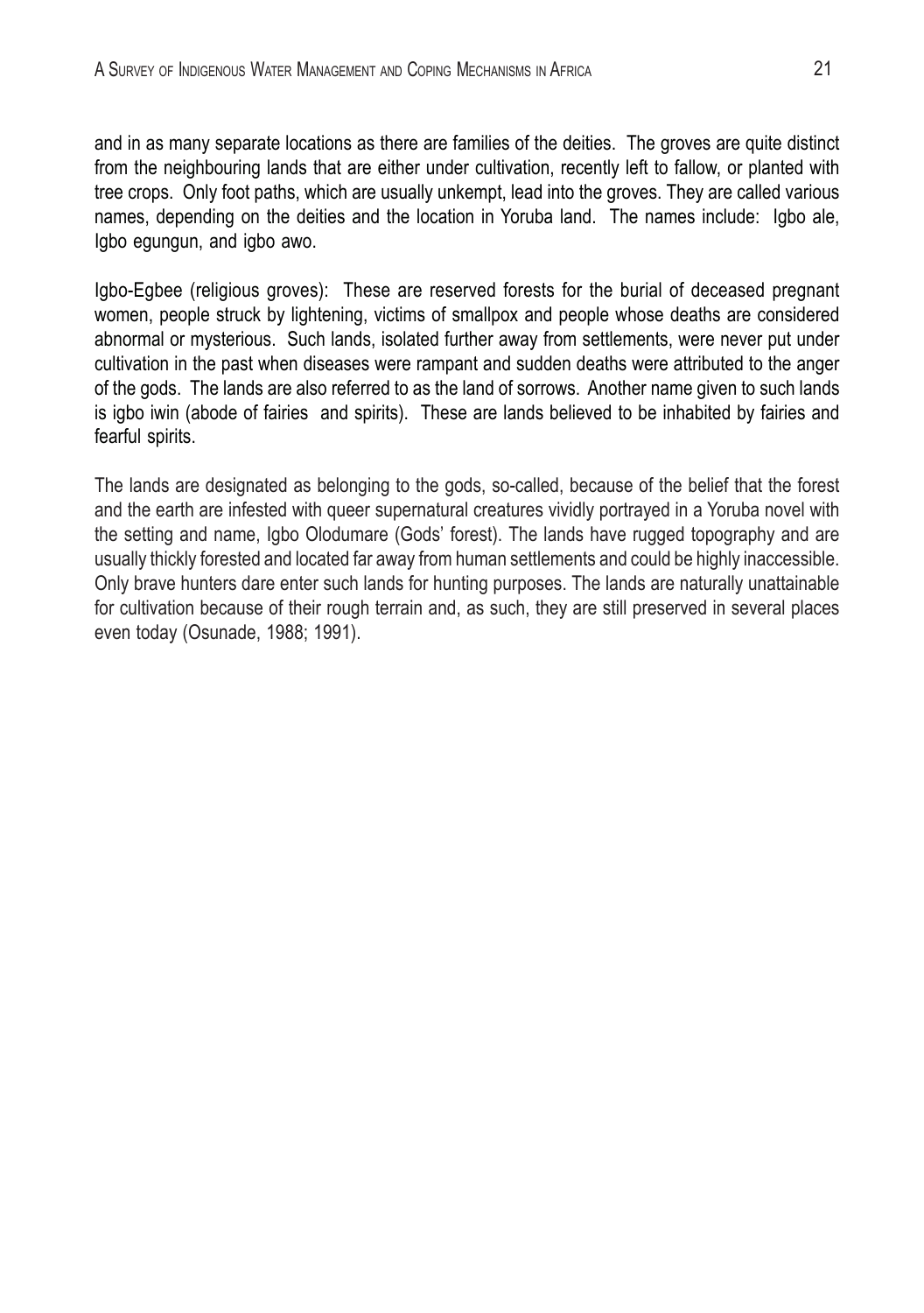## 7. Strategies for Integrating New Knowledge with Indigenous Water Management and Coping Mechanisms

The foregoing discussion confirms that African IKS have been employed in diverse ways for water resources management under very excruciating and challenging circumstances. Although some success stories have been recorded the short and medium term scenarios remain grim. Out of the 55 countries in the world with domestic water use below 50 liters per person per day (the minimum required set by the World Health Organization), 35 are in Africa. About 50% of all Africans suffer from one of six main water-related diseases. Only about 4% of the continent's total annual renewable water resources is used for agriculture, industry and domestic purposes (Mutume, 2004).

Inadequacy of funds and technology was identified as the key stumbling block to solving the continent's water supply and sanitation problems at a Pan-African Conference on Water in Addis Ababa, Ethiopia in December, 2003 (Mutume, 2004). This is therefore a clarion call for the integration of new knowledge with IKS in order to salvage the situation.

Although IKS differ from western, science-based knowledge systems, they have many aspects to complement science. IKS are basically local in their factual information, while science must as of necessity carry out new studies to gain the same information that already exists in IKS. Western science is regarded as having a short-term information base that it can use, whereas its indigenous counterpart has the benefit of been able to draw on a very long-term information base. Nonetheless, the two systems are based on human observation of natural events.

Integration of the two knowledge systems could be achieved if the following proposals are considered:

The small scale, private management and adaptive capacity of these water resources management techniques, make these technologies replicable in other parts of sub-Saharan Africa as the case may be. With a view to gaining new insights into these technologies, the trajectory for intervention should be within the context of farmer analysis, choice and experiment. This is because the adopters of these technologies use a phased approach following seasonal or environmental characteristics. Consequently, knowledge and improvement of any of these technologies should begin with adequate understanding of the community's social and economic relations, leadership, cultural and religious aspects and the different interests. The sustainability of water management system depends on the sustainability of community management systems or institutions. Technical options should be seen as part of a management solution, not as goals themselves. Technical improvements can however also support management solutions (Lemmerink, et al, 1999).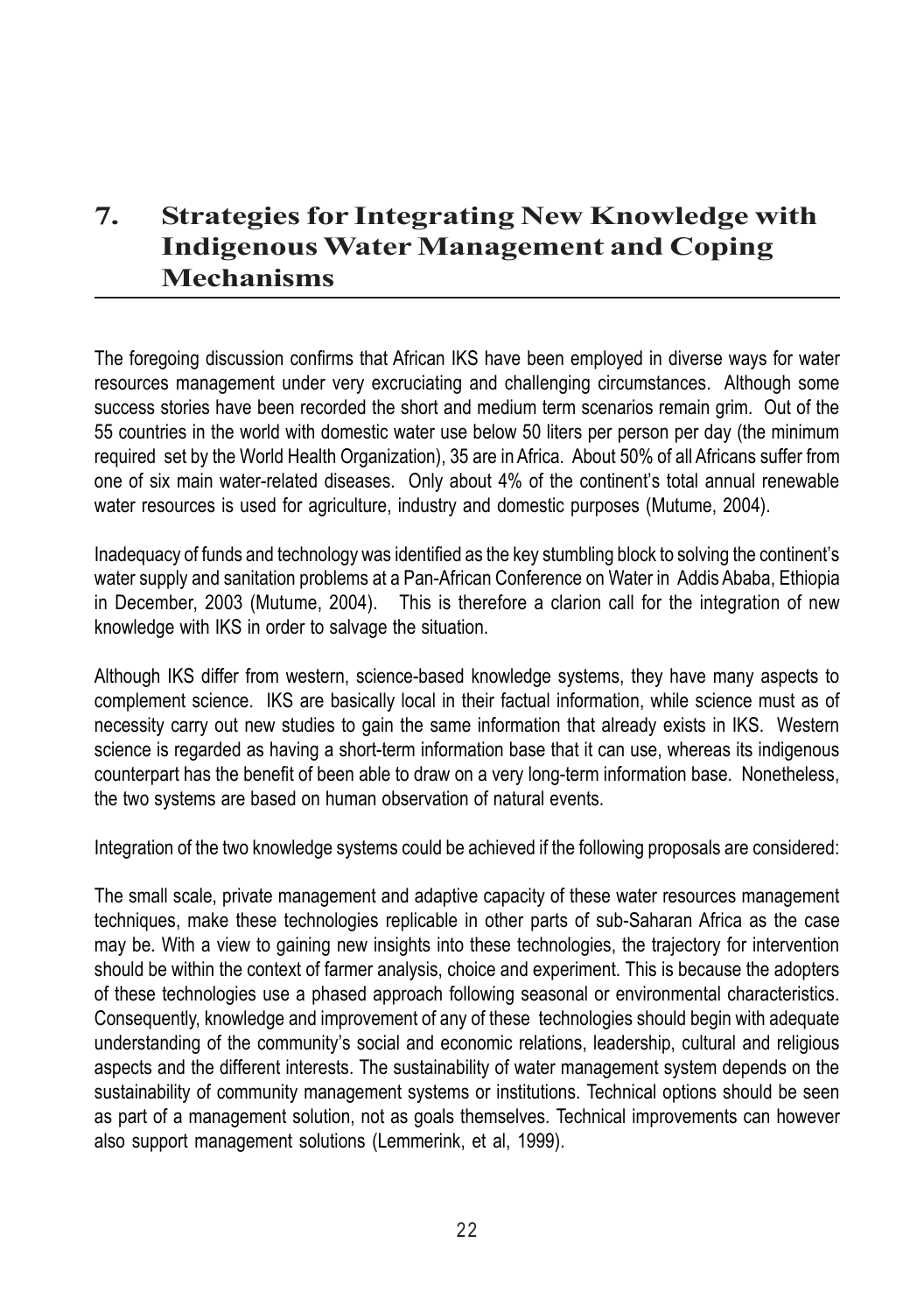Experimenting communities should share results with neighbours, pass on management advice, etc. for the purposes of diffusion. An important component is the mobilization of the networks developed for information dissemination of such community experiments, while emphasizing the basic ideas and principles underlying these experiments. Following this, the new "water management solutions" could be tested in another community and insights on how to experiment, for example, testing innovative concepts, capacity building and institutional frameworks.

As part of the advocacy process, "study tours" and extensive utilization of Information, Education and Communities (IEC) materials should be used. Exchange visits between communities and water management committees would go a long way in fostering understanding and management capacities.

Appropriate efforts should be made to evaluate the tested indigenous water problem-solving strategies (i.e. the experiments) with the community in order to systematize the process and results and also ensure the sustainability of the process within the community.

Integration of the two knowledge systems must fully recognize and respect the intellectual and traditional resource rights of the people. Whenever possible such rights should be documented and patented with the appropriate authorities.

Also, the following could facilitate the integration of IKS with science and technology in Africa:

- Development of a symbiotic relationship by joining the advantages of IKS and western knowledge systems.
- Stakeholders in the two knowledge systems should create partnership through complementary action plans, participatory action research (PAR), joint ventures, capacity building and maintenance and co-management approaches.
- PAR would improve the overall project success if local and "western" experts are involved in the entire project cycle. Studies of the two systems on similar sets of water resource management problems could be initiated and pursued to their logical conclusion from which deductive reasoning would be used to identify what works and what does not work.
- The principle of co-management should guide water resource development and management. The "top-down" governance of science and technology should yield to this reality. This implies that local beneficiaries and "outside experts" work together giving equal weight to both knowledge types. This approach would yield more positive outcomes if the process of project development and acquisition of traditional knowledge are carried out in a participatory manner, rather than through consultation.
- Western science stakeholders should endeavor to establish the veracity of information from IKS stakeholders by assessing the credibility of the sources of information. Members of the community would serve as a source of credentials.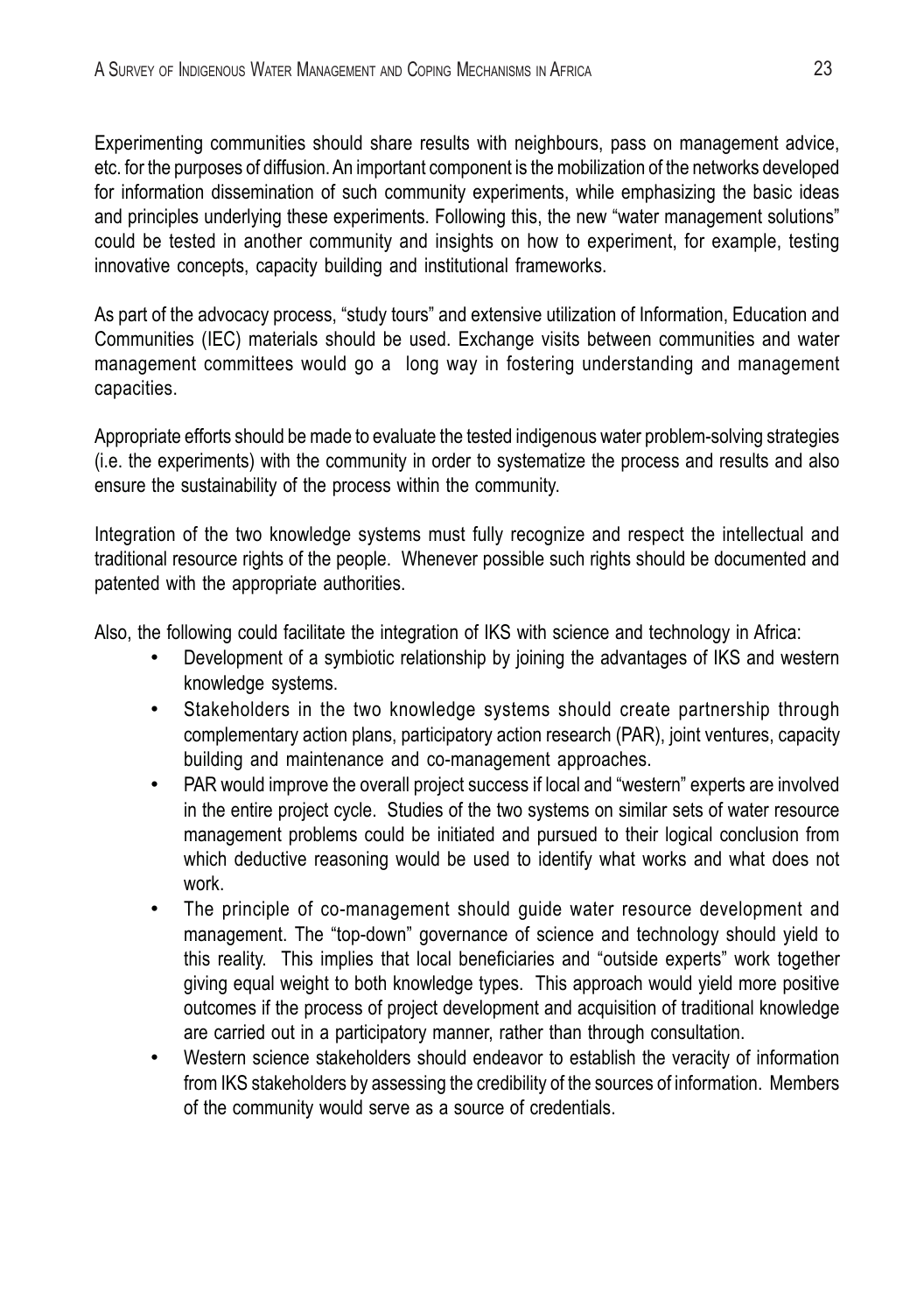- Trust is very critical to the process of knowledge integration. Stakeholders should recognize the spiritual elements integrated into the IKS, and mutually accept that both systems are desirable and useful in designing effective strategies to solve the continent's water resource problems.
- Upscaling of specific IKS could be achieved if there is greater attention to and structuring of the methodological approaches. For example, it should be possible to develop indigenous research methodologies which include cultural protocols, values and behaviours as an integral part of these methodologies. As part of the transparent research design, full disclosure of the methodologies and results should be ensured. Documentation of the entire process would be done for replication in the future.
- For projects the economic dimensions of the approaches should be determined as part of the project appraisal process. This would serve as a guide to the efficiency of the systems and eventual decision-making.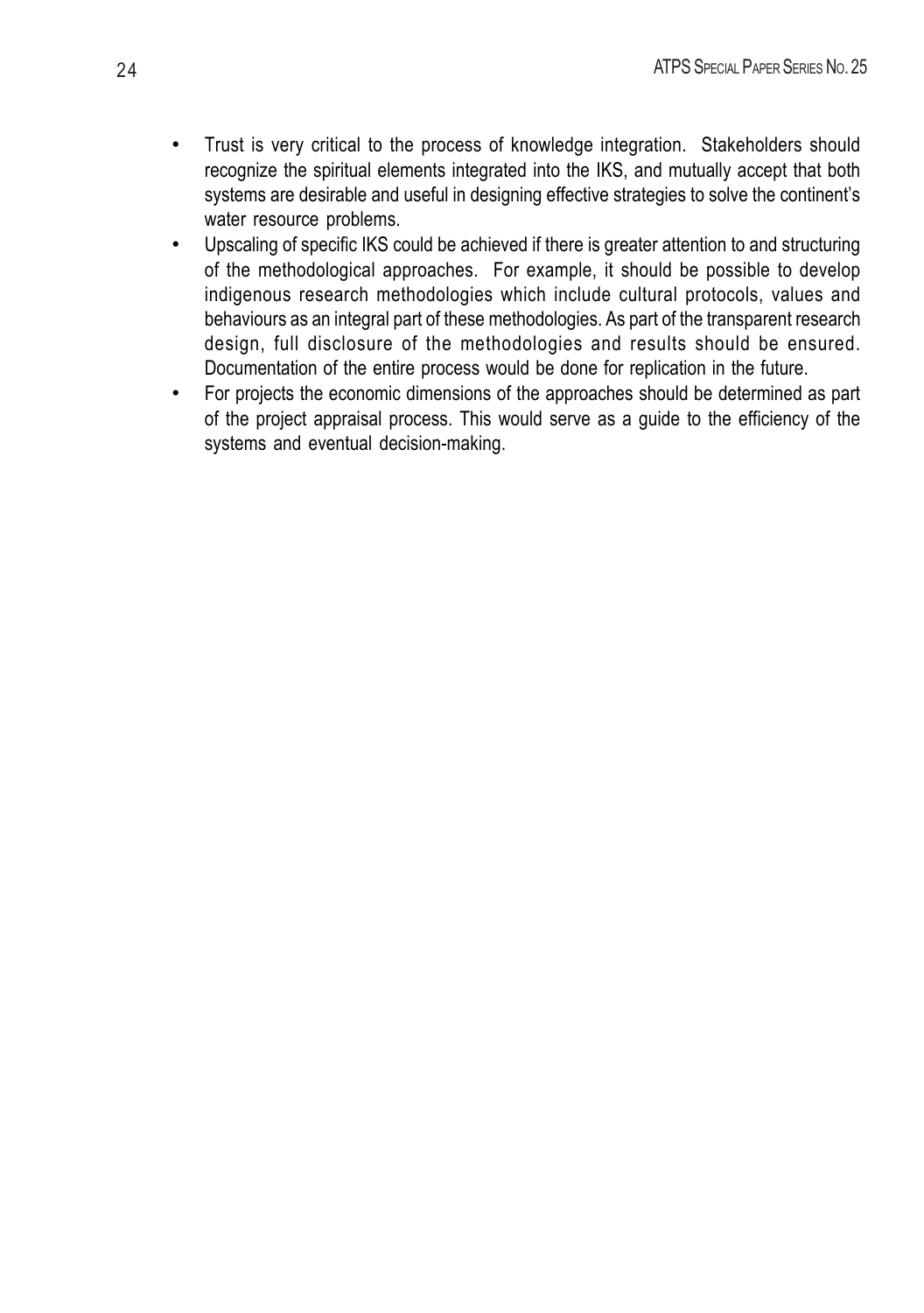### 8. Conclusion

This paper sets out with an appraisal of the indigenous water management and coping mechanisms in Africa with a view to improving them, through their integration with new scientific and technological knowledge systems. We identified different water management techniques for agricultural and domestic uses as well as ecological restitution. Such coping mechanisms depend on the people's spatial location, socio-cultural attributes and primary means of livelihood.

The major conclusion of this paper is that given the enormity of the water supply problem and food insecurity situation, the existing IKS are incapable of meeting the challenges, hence the acute necessity for integration with new knowledge. If the proposals contained in the preceding sections are adapted/adopted, there is no doubt that some reasonable progress would be made. ATPS should as a matter of priority design execute a regional study or set of studies on the theme of this paper in order to fill some of the gaps and throw some light on the process of integration. Finally, we recognize the critical nature of water policies and institutional arrangements. Consequently, deliberate efforts should be made to ensure that the knowledge integration process would include improvements in policies and institutional arrangements.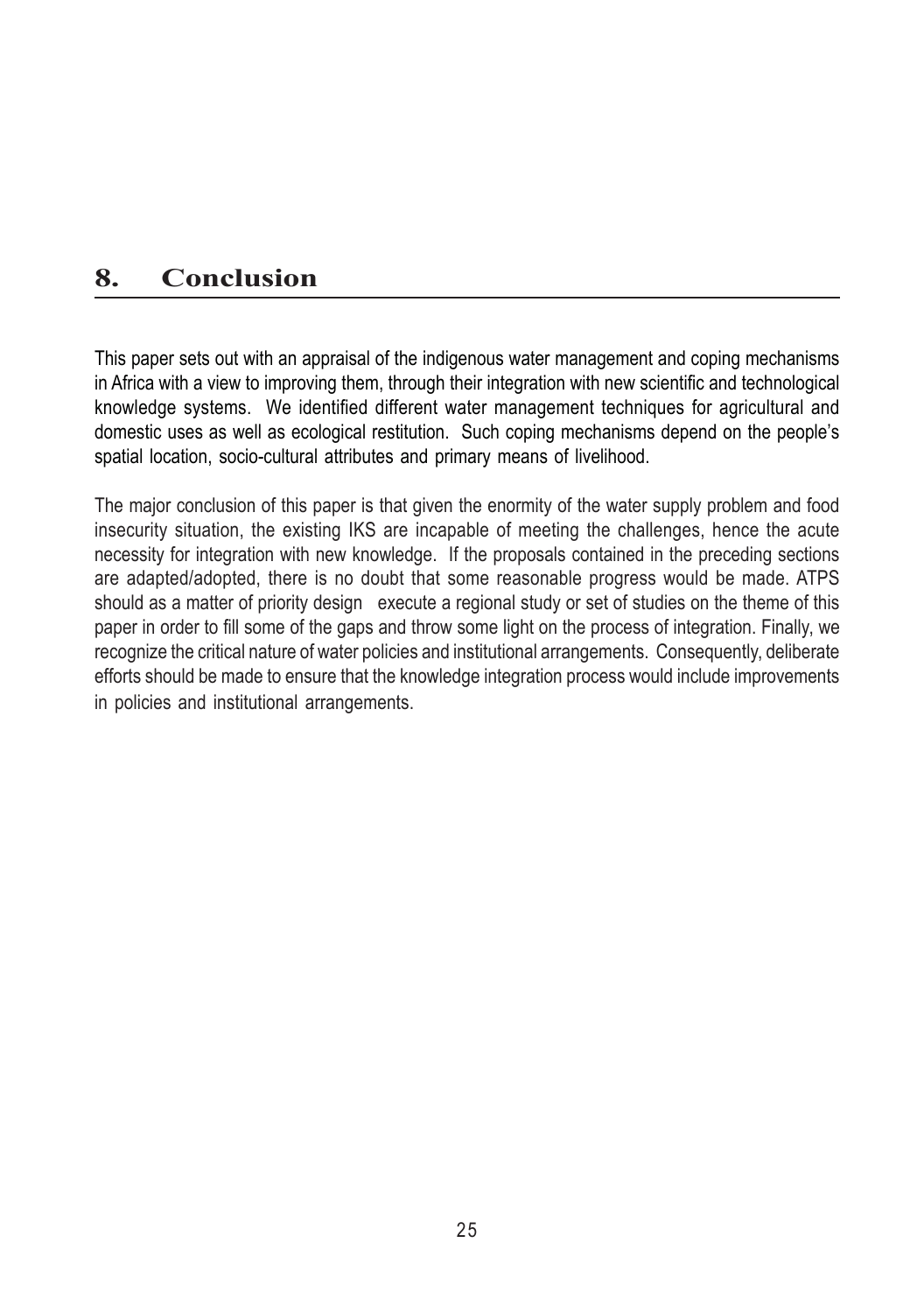### **References**

- Agabi, J.A.; S.O. Abang and A.I. Animashaun (1994). Nigerian Macmillan Nigeria Publishers, Lagos.
- Agboola, S.A. (1973). "Farm Systems are Resources in Nigeria". In: J.O. Adejuwon (ed), University of Ife Press, Ile-Ife.
- Allteri, Miguel A. (1988). "Why Study Traditional Agriculture?". In: Ecology of Agricultural Sysystems, edited by C.R. Carroll, et al, Macmillan, New York.
- Ashby, Jacqueline A. (1988). "Small Farmers Participation in the Design of Technology", Paper presented at the Conference on Indigenous Knowledge Systems, Academy for Educational Development, Washington, D.C.
- Ayoade, J.O. (1975). "On Water Resources Development in Nigeria". Nigerian Journal of Economic and Social Studies, Vol. 17(1): 35-48.
- Chambers, R. (1980). "The Rural Farmer is a Professional". CERES 13(2), 1923.
- Chambers, R.A. Pecey and Lori Ann Thrupp (eds), (1989). Farmer First: Farmer Innovation and Agricultural Innocation. Intermediate Technology Publisher, London.
- Dene Cultural Institute cited in Emergy, Alan A. (2000). Integrating Indigenous Knowledge in Project Planning and Implementation. ILO, World Bank and CIDA, Ottawa.
- Douglas, I. (1973). "Water Resources". In: Dawson, J.A. and Doorknkamp, J.C. (eds), Evaluating the Human Environment. Arnold, London.
- Emery, Alan R. (2002). Integrating Indigenous Knowledge in Project Planning and Implementation. ILO/World Bank/CIDA, Ottawa.
- Gibberd, V. (1969). 'Summary of Research and Development at Radisele'. Appendix 2 in: The Introduction of Rainwater Catchment Tanks and Micro-Irrigation to Botswana, ITDG, London.
- Guggenheim, H. and Fanate, R. (1976). 'Share Technology: A Project for Water Storage and Irrgation in Dogan Villages'. African Environment, 2, Supplement. Occasional Paper No. 76-1.
- Hall, N. (1982). 'Water Collection from Thatch'. Waterlines, 1(i), Intermediate Technology Publications, London.
- Hardin, Garrett (1968). "The Tragedy of the Commons". Science No. 162, December.
- Haverkort, Bertus; David Millar and Cosmas Gonese (2002). "Knowledge and Belief Systems in Sub-Saharan Africa". In: Bertus Haverkort, Katrien Van't Hooft and Voim Hiemstra (eds) Ancient Roots, New Shoots: Endogenous Development in Practice. Zed Books, London, pp.137-169.
- ICHS (1972). 'Agricultural Use of Floods in Africa'. Liaison Bulletin of the Inter-African Committee for Hydraulic Studies. (CIEH), Ouagadougou), No. 10, August, pp.13-17.
- Johda, N.S. (1990). "Mountain Agriculture: The Search for Sustainability". Journal for Farming Systems Research Extension. Vol. 1(1): 55-75.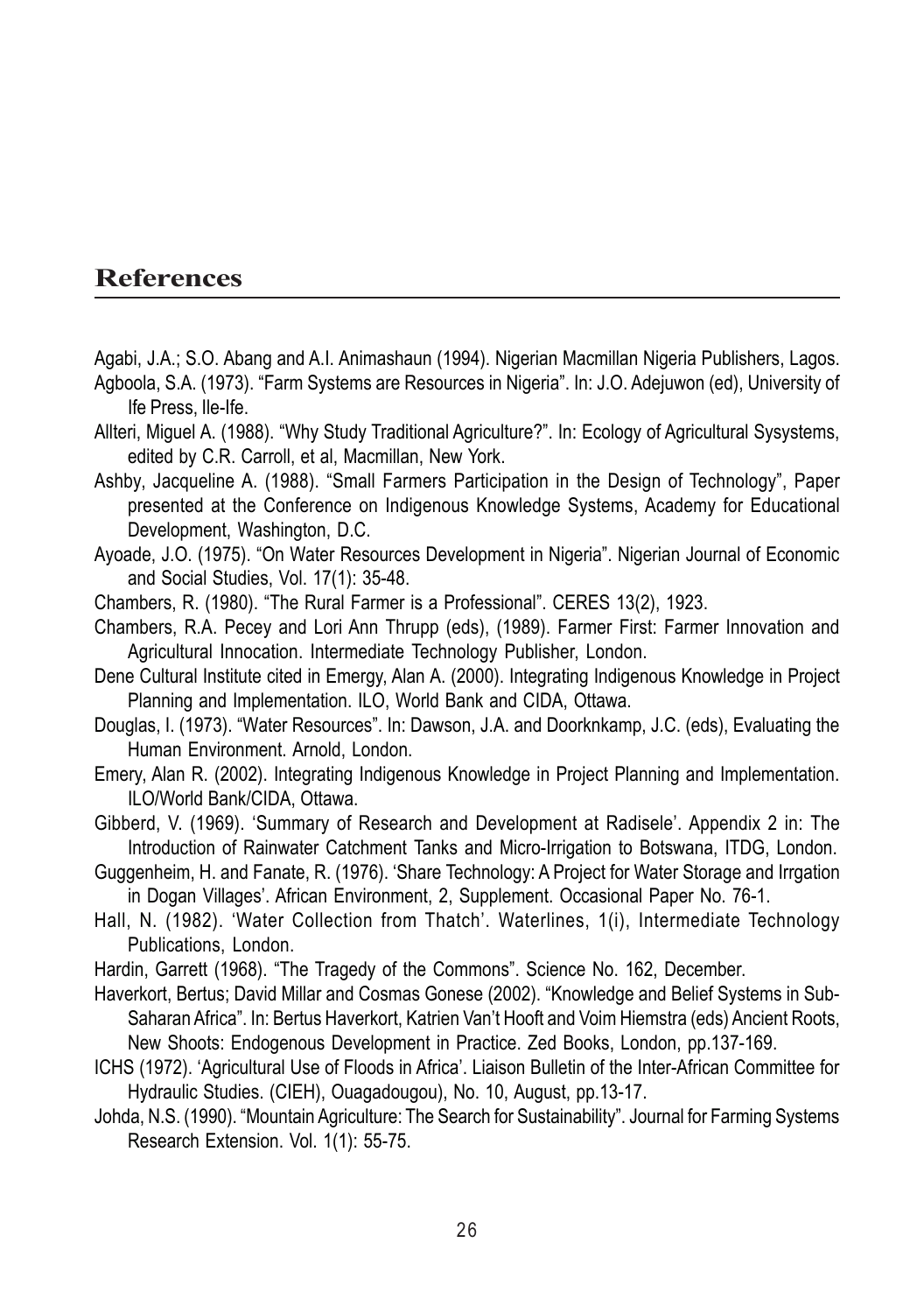- Kellter, K. (1982). Rainwater Harvesting for Domestic Supply in Development Countries: A Draft Literature Review. US Agency for International Development, Office of Health, Washington, D.C. WASH Working Paper No. 20.
- Lammerink, Marc P.; Eveline Bolt; Dick de Jong and Ton Schouten (1999), "Strengthening Water Management". Community Water Management Participatory Learning and Action Notes, International Institute for Environment and Development, London, pp.21-28.
- Maddocks, D. (1973). Report on Rainwater Catchment Project, Jamaica. London. Overseas Development Administration.
- Maikano, G. and Nyberg, L. (1980). 'Rainwater Catchment in Botswana. In Rural Water Supply in Developing Countries (Proceedings of a Workshop in Zomba, Malawi). Ottawa, International Development Research Centre, Document 167e.
- Morten, Gerald G. (1988). Traditional Agriculture in South-East Asia: A Human Ecology Approach, Westview Press, Boulder.

Matume, Gumisai (2004). "Rough Road to Sustainable Development". Africa Renewal. July pp.19- 20.

Millar, D. (1994). "Experimenting Farmers in Northern Ghana". In: Beyond Farmer First.

Norman, David W. (1977). "Economic Rationality of Traditional Hausa Dry Land Farmers in the North of Nigeria". In: Traditions and Dynamics in Small-Farm Agriculture: Economic Studies in Asia, Africa and Latin America. Robert J. Stevens (ed), Iowa State University Press, Ames.

- Novieku, E. (1980). Rainfall Harvesting Techniques in Ghana. Water Resources Research Unit, Council for Scientific and Industrial Research, Accra.
- Olokesusi, Femi (2004). "Indigenous Knowledge Research Development in Post-Harvest Management of Root and Tuber Crops". Paper presented at the International Seminar on Indigenous Knowledge dind Post-Harvest Handling of Root and Tuber Crops organized by NISPRI, Ilorin and IFAD, Rome, held in Ilorin, 23-25 August, 2004.

\_\_\_\_\_\_\_\_\_\_\_\_\_\_, (1987). "Water Supply: Possible Constraints on Socio-Economic Development in Oyo State of Nigeria" AQUA, Vol. 5, 268-273.

\_\_\_\_\_\_\_\_\_\_\_\_\_\_\_, (1990). "An Assessment of the Water Supply Situation in ECOWAS Countries and the Policy Implications". J. Water SRT-Aqua, Vol. 39 (3): 152-160.

- Olokesusi, Femi; V.A. Adeyeye and Niyi Gbadegesin (1992). "The Impact of River Bank Erosion Control Strategies on Agriculture in Rivers State of Nigeria". Research Report submitted to the Social Science Counci-0l of New York, USA.
- Omwenga, J.M. (1984). 'Rainwater Harvesting for Domestic Water Supply in Kisii, Kenya, Thesis: Tempere University of Technology.
- Osunade, M.A.A. (1991), "Forest Reservation as a Traditional Practice", cited in Nigerian Environmental Study/Action Team (NEST), Nigeria's Threatened Environment, NEST, Ibadan.
- Osunade, M.A.A. (1988). "Nomenclature and Classification of Traditional Landuse Types in South-Western Nigeria", Savanna 9.
- Pacey, Arnold and Adrian Cullis (1986). Rainwater Harvesting. Intermediate Technology Publications, London.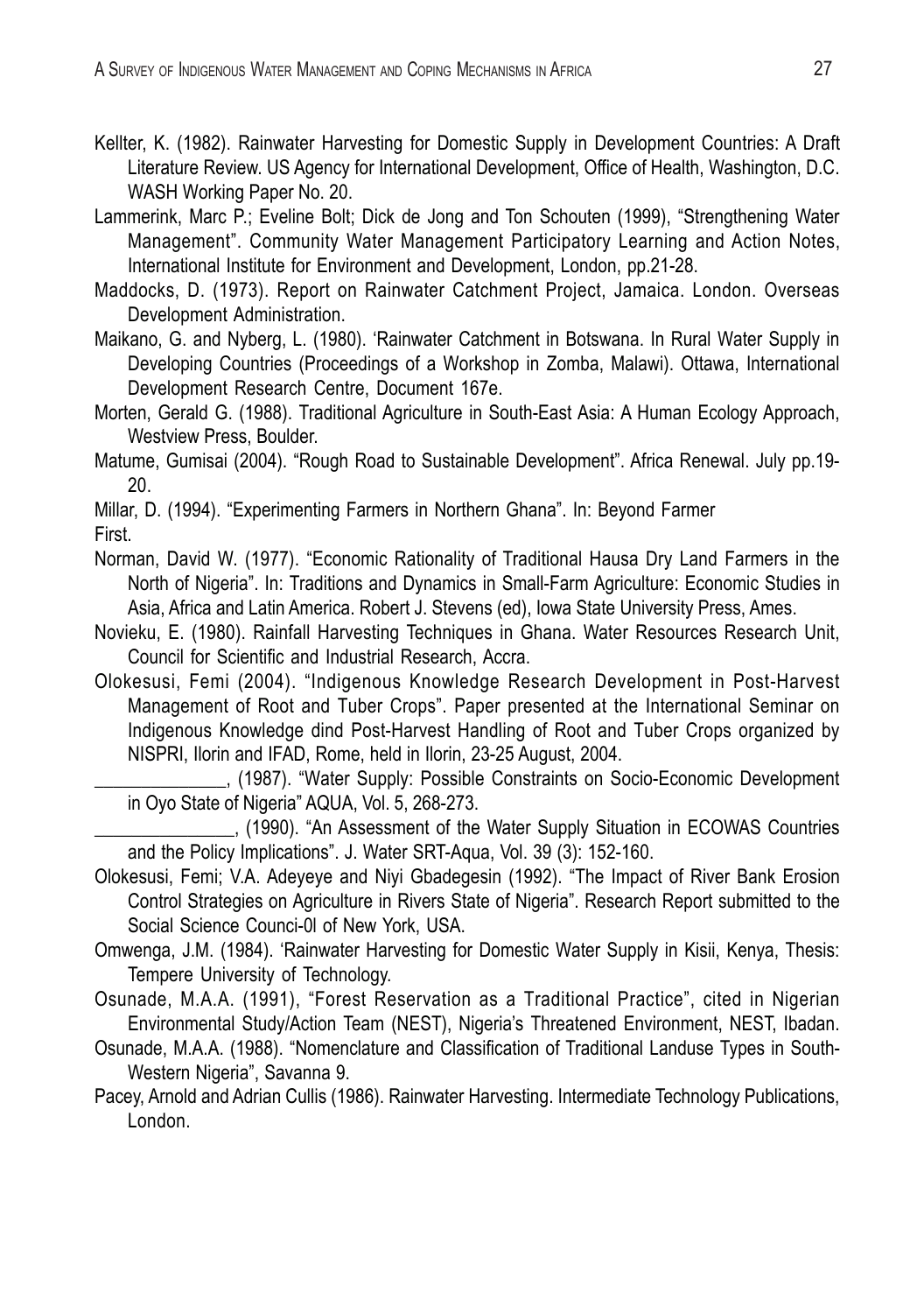- Pike, A.H. (1938). "Soil Conservation amongst the Matengo Tribe". Tanganyika Notes and Records 6:79-81.
- Reij, C.; P. Mulder and L. Bogemann (1988). Water Harvesting for Plant Production. World Bank Technical Paper, No. 91, The World Bank, Washington, D.C.
- Reij, Chris (1990). "Indigenous Soil and Water Conservation Practices in Africa". Paper presented at the Workshop on Conservation in Africa: Indigenous Knowledge and Government Strategies, organized by the Social Science Council of New York, held in Harare, Zimbabwe, 21- 27 December, 1990.
- Rutatora, D.F.' J. Rugambisa, D.; Mwaseba and A.Z. Mattee (1995). "Socio-Economic Issues Revolving around Indigenous Knowledge Systems and Sustainable Development in the Miombo Woodlands of Mbinga District, Tanzania: A Preliminary Report". Faculty of Agriculture, Morogor, Sokoine University of Agriculture,d Tanzania.
- Schmied, D. (1980). Subsistence Cultivation, Market Production and Agricultural Development in Ruvuma Region, Southern Tanzania University Pres,, Bayreuth.
- Scoones, I. and J. Thompson (eds). Intermediate Technology Publications, London.
- Sengupta, Nirmal (1991). Managing Common Property: Irrigation in India and the Philippines. Sage Publications, New Delhi.
- Stenhouse, A.S. (1944). "Agricultured in the Mattento Highlands". The East African Agricultural Journal, 10:22-24.
- Sugimura, K. and D.F. Rutator (1997). The Socio-cultural and Economic Dynamics of the Matengo Community in Mbinga District, Tanzania. A Preliminary Report of the Miombo Woodland Agroecological Research Project. Faculty of Agriculture, Sokoine University of Agricultured, Motogoro, Tanzania.
- Titilola, Oguntunji S. (1990), The Economics of Incorporating Indigenous Knowledge Systems into Agricultural Development: A Model and Analytical Framework.
- United Nations Environment Programme (UNEP), (1982), Environmental Guidelines for Watershed Development, UNEP, Nairobi.
- UNICEF (1982). "From Kenya How to Make Plastered Basket Tanks for Storing Water". Appropriate Technology, 8(4), pp.7-8.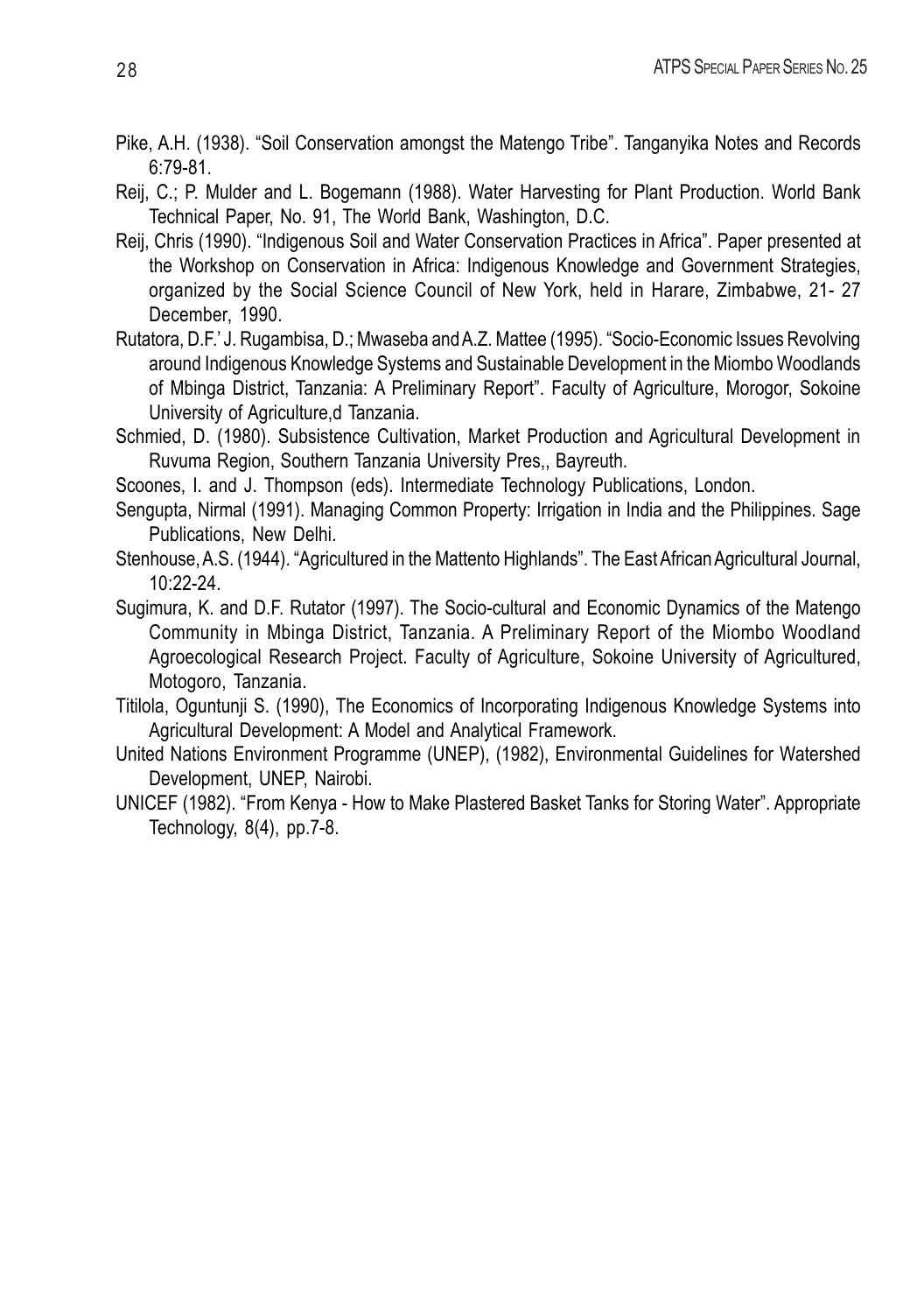Prof Femi Olokesusi is the Director, Physical Development Department, Nigerian Institute of Social and Economic Research (NISER), Ibadan. He is also the Associate National Coordinator of the ATPS Nigerian Chapter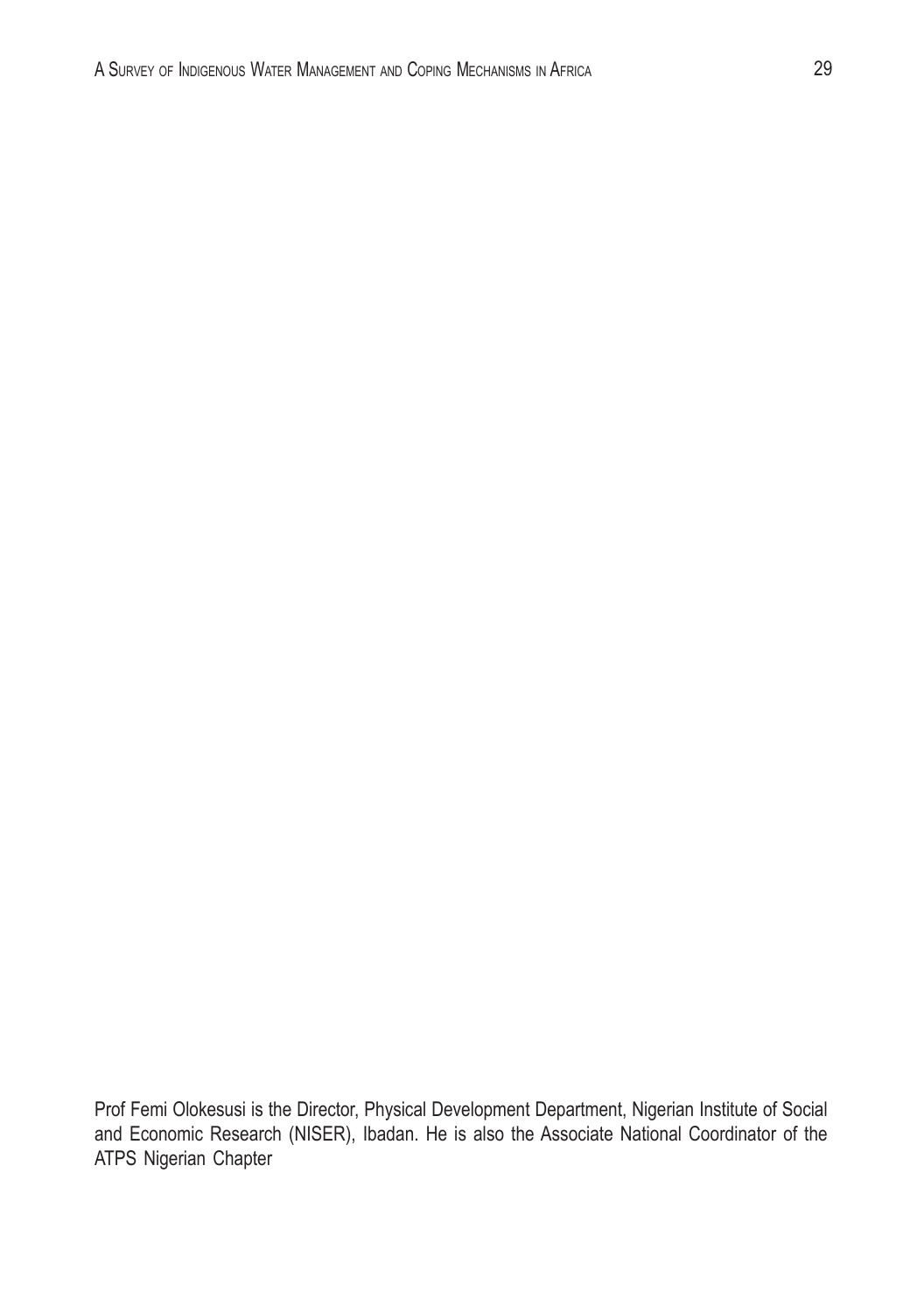#### Other Publications in the ATPS Special Paper Series

Special Paper Series 1 Globalization and Technology: Africa's Participation and Perspectives: Concept Paper and Research Agenda by Melvin Ayogu &Osita Ogbu

Special Paper Series 2 Globalization, Markets for Technology and the Relevance of Innovation Policies in Developing Economies by Sunil Mani

Special Paper Series 3 Biotechnology in sub-Saharan Africa: Towards a Policy Research Agenda by John Mugabe

Special Paper Series 4 The Impact of Globalization in sub-Saharan Africa Countries by Mwindaace N. Siamwiza

Special Paper Series 5 A Blueprint for Developing National ICT Policy in Africa by Clement Dzidonu

Special Paper Series 6 Impact of Foreign Direct Investment (FDI) on Technology Transfer in Africa by Moses M. Ikiara

Special Paper Series 7 Pursuing Technology Policy Research in sub-Saharan Africa: Reflections on the Dimensions, Applications and Implications of a Methodological Framework by M.H. Khalil-Timamy

Special Paper Series 8 African Response to the Information Communication Technology Revolution by G. Olalere Ajayi

Special Paper Series 9 Information and Communication Technologies (ICTs): Poverty Alleviation and Universal Access Policies by Andrew Dymond & Sonja Oestmann

Special Paper Series 10 ICT Human Resource Development in Africa: Challenges, Strategies and Options by T.M. Waema

Special Paper Series 11 Applications of ICTs in Africa: Development of Knowledge Workers in Centres of Learning by John Muraguri Waibochi

Special Paper Series 12 State of Science and Technology Capacity in sub-Saharan Africa by Khalil-Timamy

Special Paper Series 13 Strengthening National Information and Cmmunication Technology Policy in Africa: Governance, Equity and Institutional Issues by Melvin Ayogu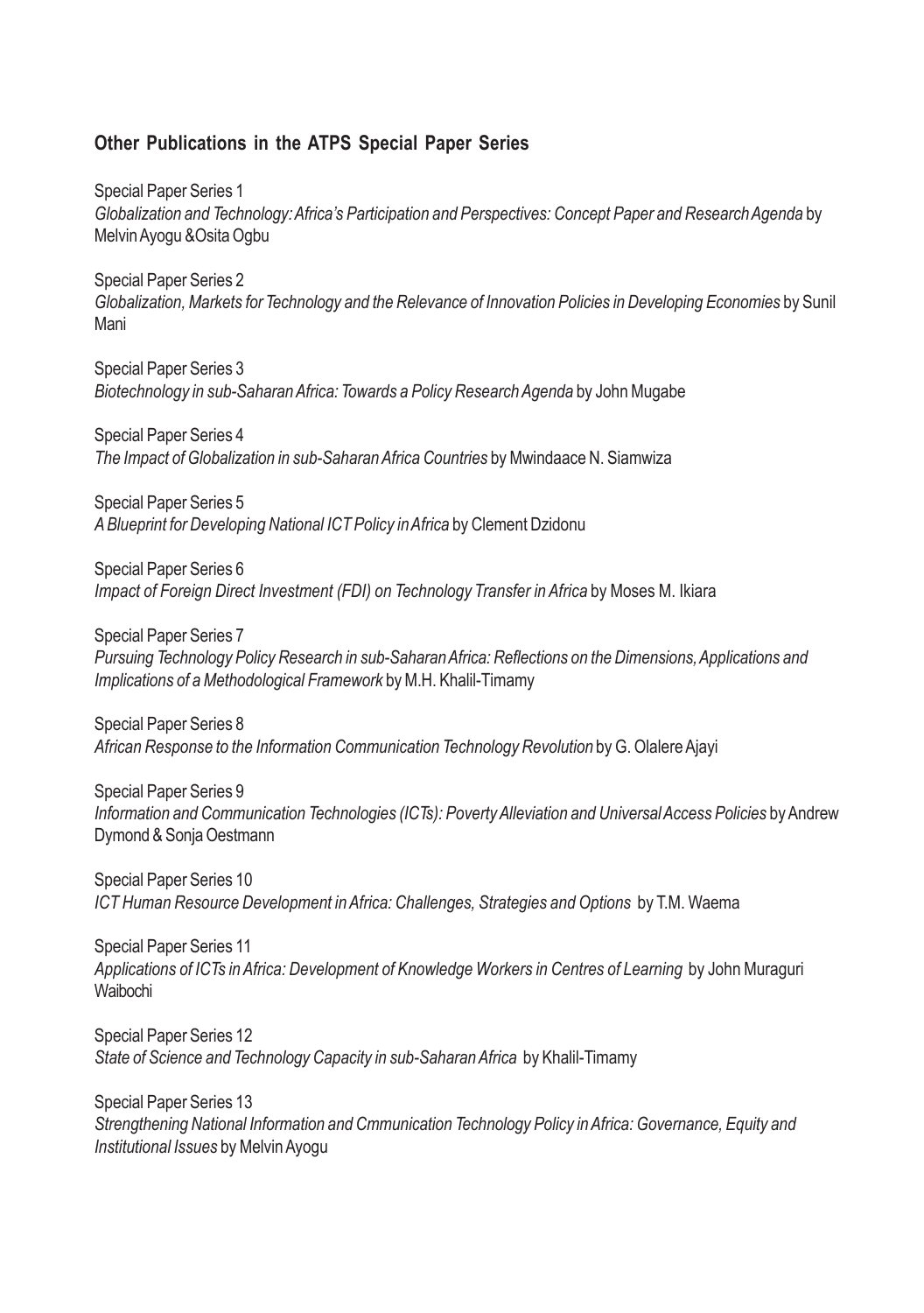Special Paper Series 14 A Science Agenda from An Afrian Perspective by Turner T. Isoun

Special Paper Series 15 International Trends in Modern Bio-technology: Entry by and Implications for African Countries by John Mugabe

Special Paper Series 16 Foreign Direct Investment (FDI), technology Transfer and Poverty Alleviation: Africa's Hopes and Dilemma by Moses Ikiara

Special Paper Series 17 Global Governance of Technology and Africa's Global Inclusion by Banji Oyeyinka

Special Paper Series 18 Science and Technology and Poverty Reduction Strategy in Sub-Saharan Africa byO. Akin Adubifa

Special Paper Series 19 An Assessment of Science and Technology Capacity Building in sub-Saharan Africa byO. Akin Adubifa

Special Paper Series 20 Network as Determinants of Manufacturing SME Cluster Growth in Nigeria Networking Technical Change and Industrialization: The Case of Small and Medium Firm in Nigeria by Banji Oyelaran-Oyeyinka

Special Paper Series 21 Technology Transfer in a Globalizing World: Many Promises, Lack of Responsibility, and Challenges for Africa by M.H. Khalil Timamy

Special Paper Series 22 Integrated Value Mapping for Sustainable River Basin Management by Kevin Urama

Special Paper Series 23 Wastewater and Irrigated Agriculture Lessons Learned and Possible Applications in Africa by Frans Huibers, Lucas Seghezzo and Adriaan Mels